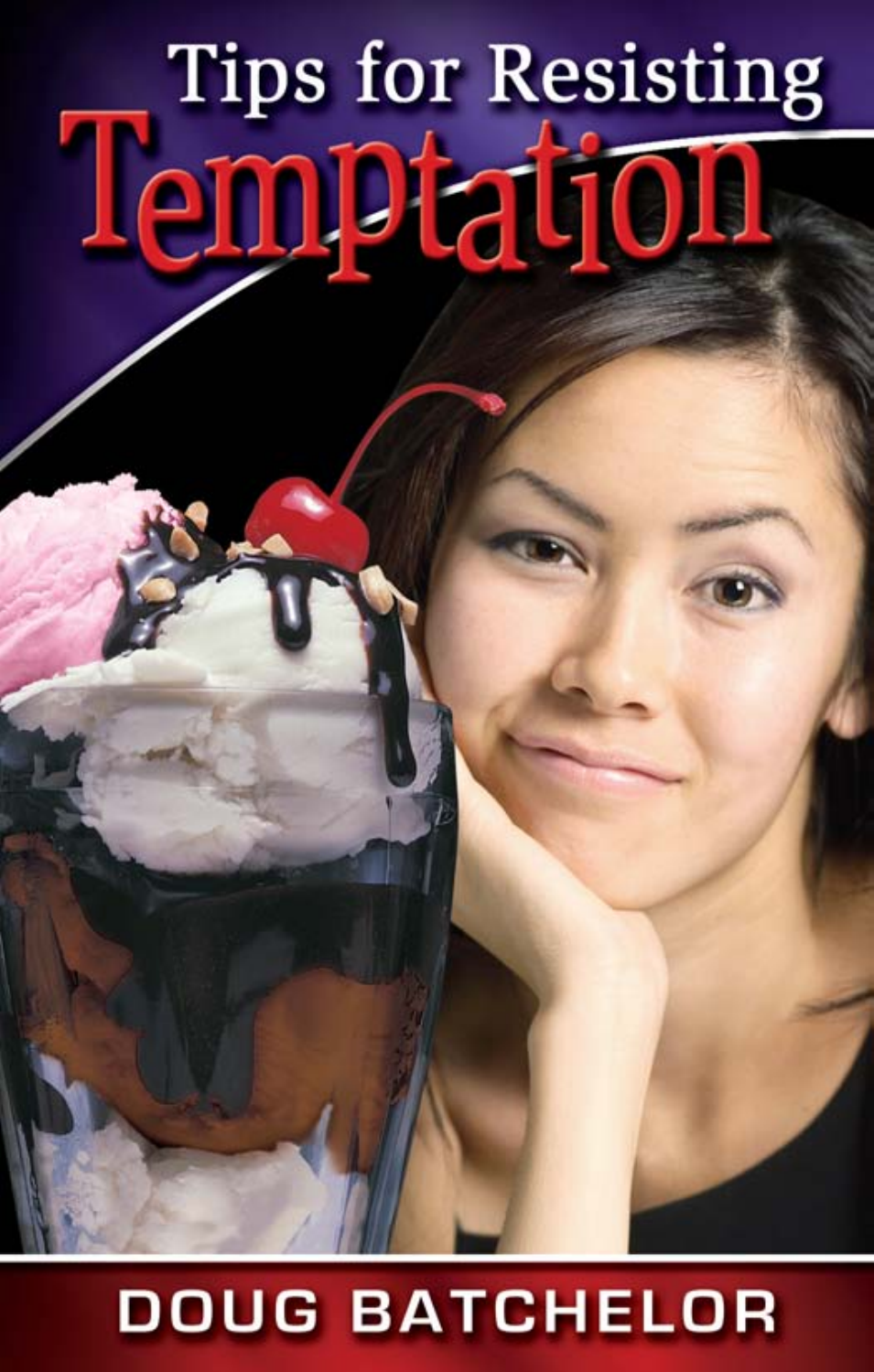Copyright © 2004 by Doug Batchelor

All rights reserved. Printed in the USA.

Published by: **Amazing Facts, Inc.** P.O. Box 1058 Roseville, CA 95678-8058 800-538-7275

Edited by Anthony Lester Layout by Greg Solie - Altamont Graphics Cover design by Haley Trimmer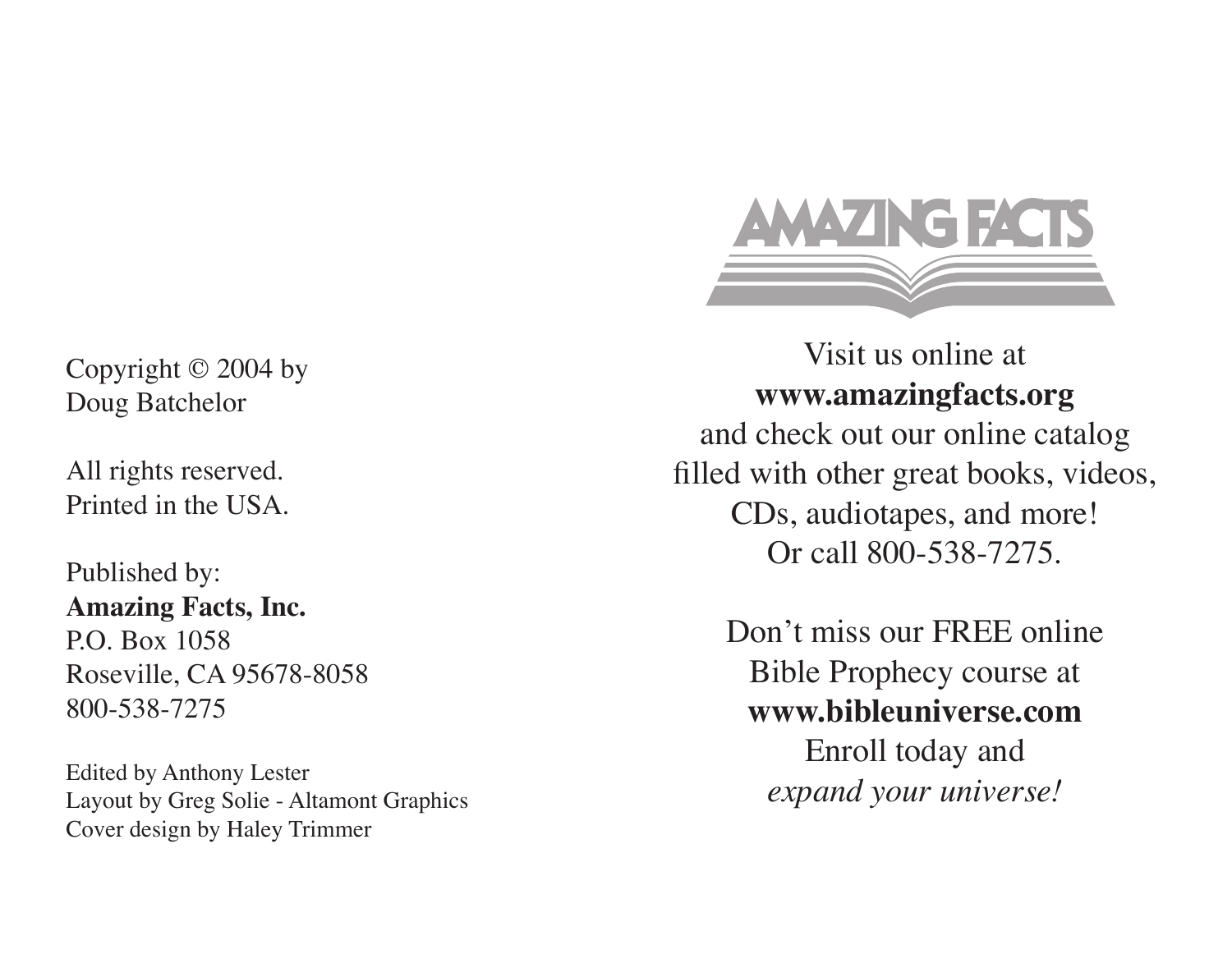# **Tips for Resisting** Temptation

#### **BY DOUG BATCHELOR**

| <b>INTRODUCTION - FUNDAMENTAL TRUTHS  2</b> |                                     |  |
|---------------------------------------------|-------------------------------------|--|
|                                             |                                     |  |
|                                             | #2 BELIEVE IN THE BADNESS OF SIN  8 |  |
|                                             |                                     |  |
|                                             |                                     |  |
|                                             | #5 DON'T FOLLOW THE CROWD  14       |  |
|                                             |                                     |  |
|                                             |                                     |  |
|                                             |                                     |  |
|                                             |                                     |  |
|                                             |                                     |  |
|                                             |                                     |  |
|                                             |                                     |  |
|                                             |                                     |  |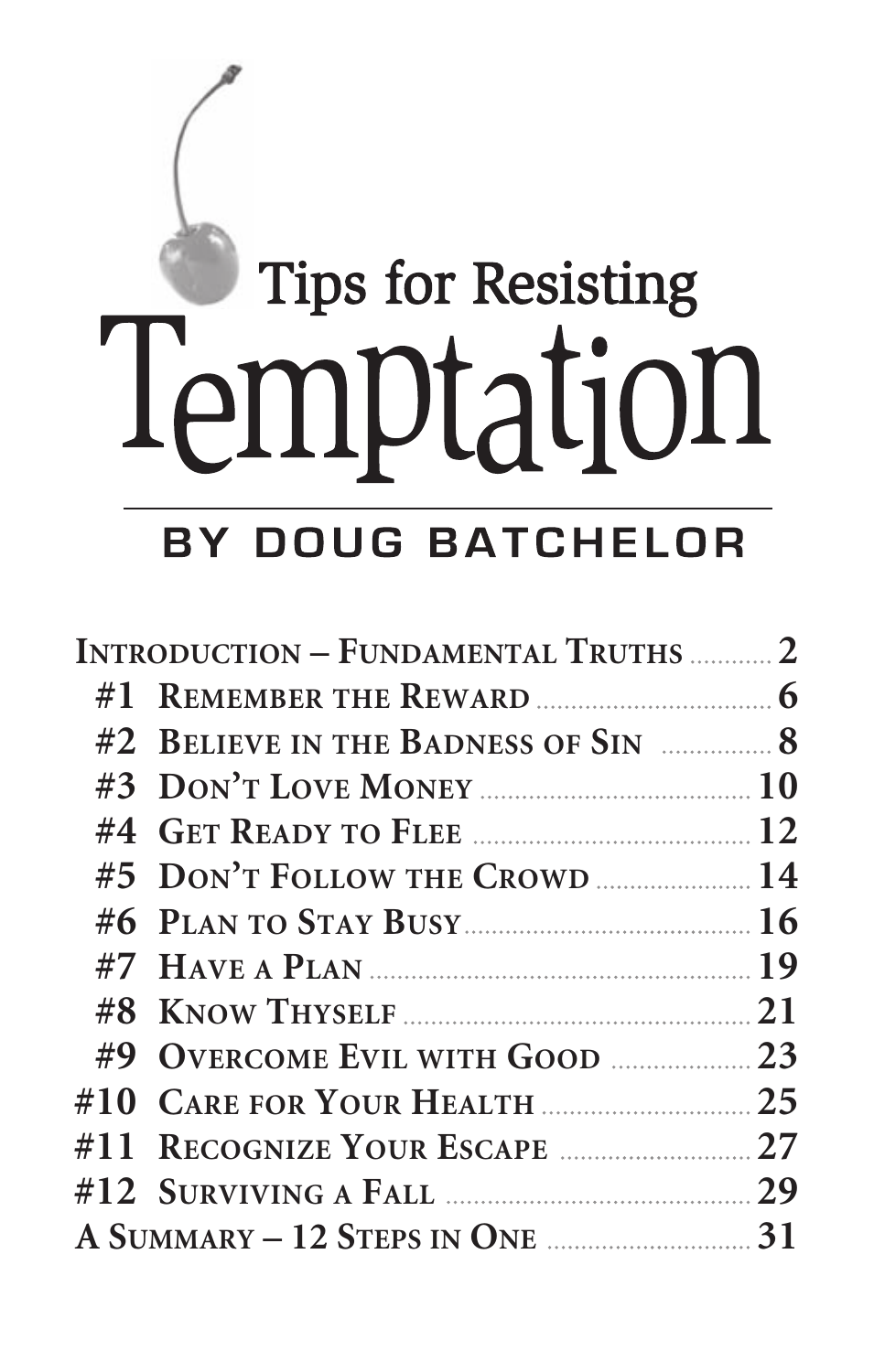*An Amazing Fact: A teenager in Virginia was shocked to find a two-headed turtle behind her home. She caught the poor creature and watched as the two freakish heads did a tug-of-war over a piece of food she gave them—or it! According to scientists, two-headedness can occur in all animals, but the lifespan is typically short. The reason is that each head tends to work independently of the other, controlling its own side of the body, and therefore creating disunity, confusion, and frustration. Unless one head takes primary control, the creature will soon die from starvation and indecision.*

#### **INTRODUCTION – FUNDAMENTAL TRUTHS**

Since the entrance of sin into the world, a war has been raging in every human heart between the spirit and the flesh. Every person desiring to serve God feels the battle between these two opposing masters. And Satan is always exploiting our physical and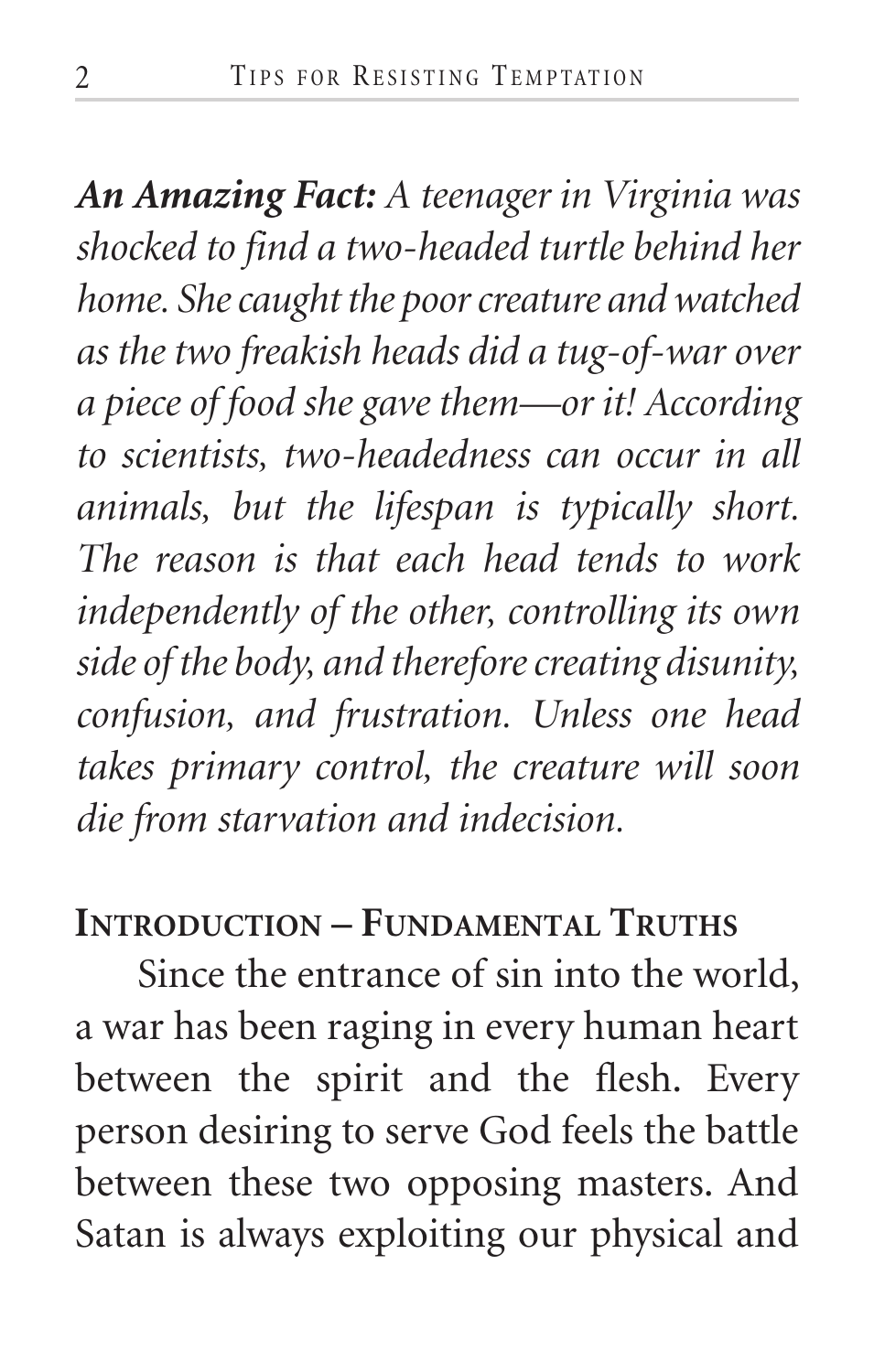emotional desires to sever our relationship with the Lord. "Your iniquities have separated you from your God" (Isaiah 59:2 NKJV). The Bible begins with the serpent tempting Adam and Eve and follows with the world's deterioration. The New Testament begins with Satan tempting Jesus and follows with the world's salvation. When humanity fell after that first subtle temptation in the garden, it lost the pure loving motives with which it had been originally created. Selfishness took its place, and the result has been devastating: death, disease, war, crime, pain—the list goes on.

God has called us to holiness. "But as he which hath called you is holy, so be ye holy in all manner of conversation; Because it is written, Be ye holy; for I am holy" (1 Peter 1:15, 16). But without supernatural aid, men and women are powerless to resist the evil desires and motives of the carnal heart.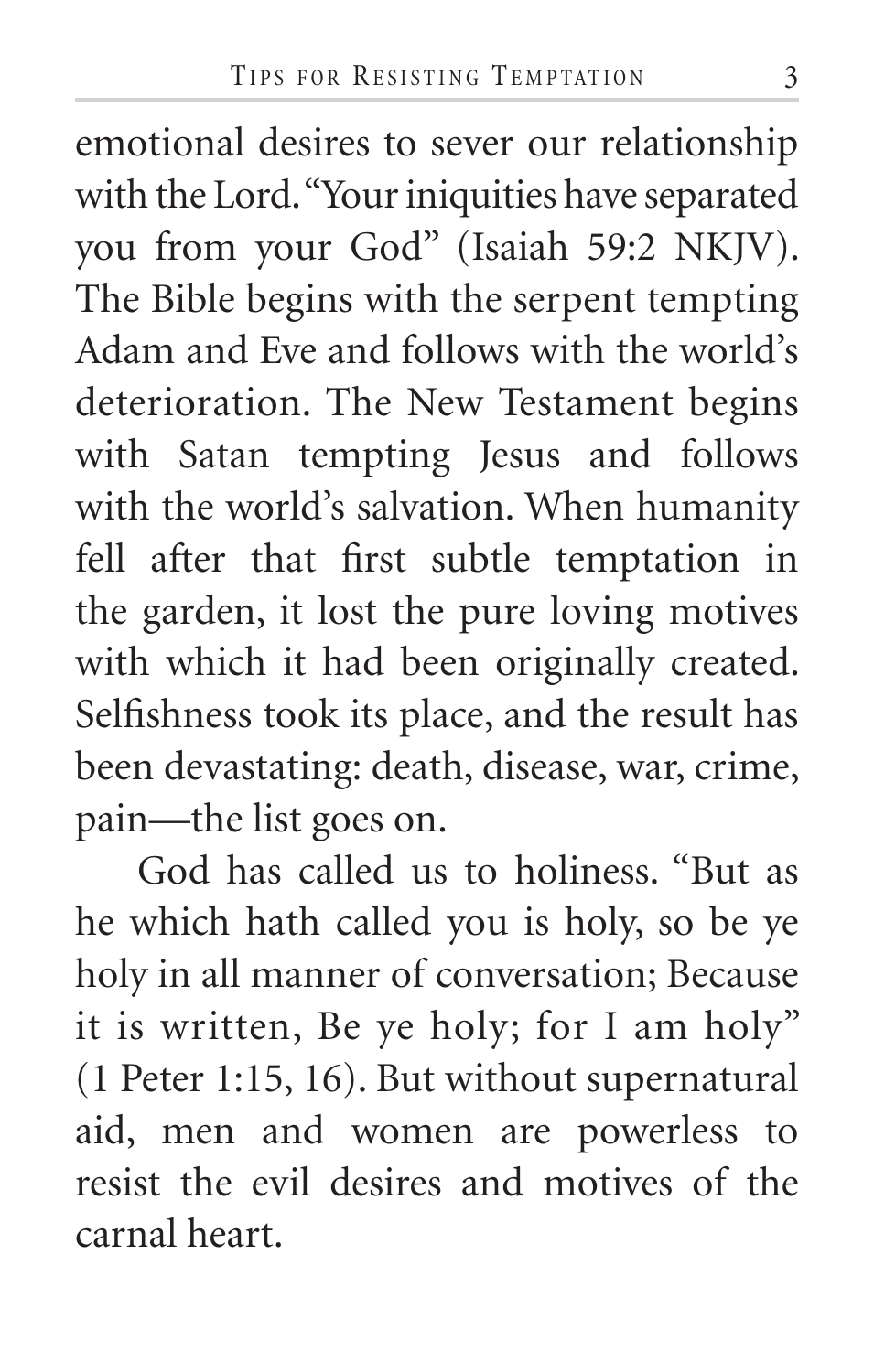Yet God will never ask us to do anything that we are incapable of doing without His help. He has not abandoned His rebellious creation, and He made complete and final provision for its restoration. The purpose of His plan of salvation is to restore within you and me the image of Christ, so that we might be called the sons of God. "According as his divine power hath given unto us all things that pertain unto life and godliness, through the knowledge of him that hath called us to glory and virtue: Whereby are given unto us exceeding great and precious promises: that by these ye might be partakers of the divine nature, having escaped the corruption that is in the world through lust" (2 Peter 1:3, 4).

Many believe it is a sin to be tempted. This is not true. The Bible declares, "For we have not an High Priest which cannot be touched with the feeling of our infirmities; but was in all points tempted like as we are, yet without sin" (Hebrews 4:15). Jesus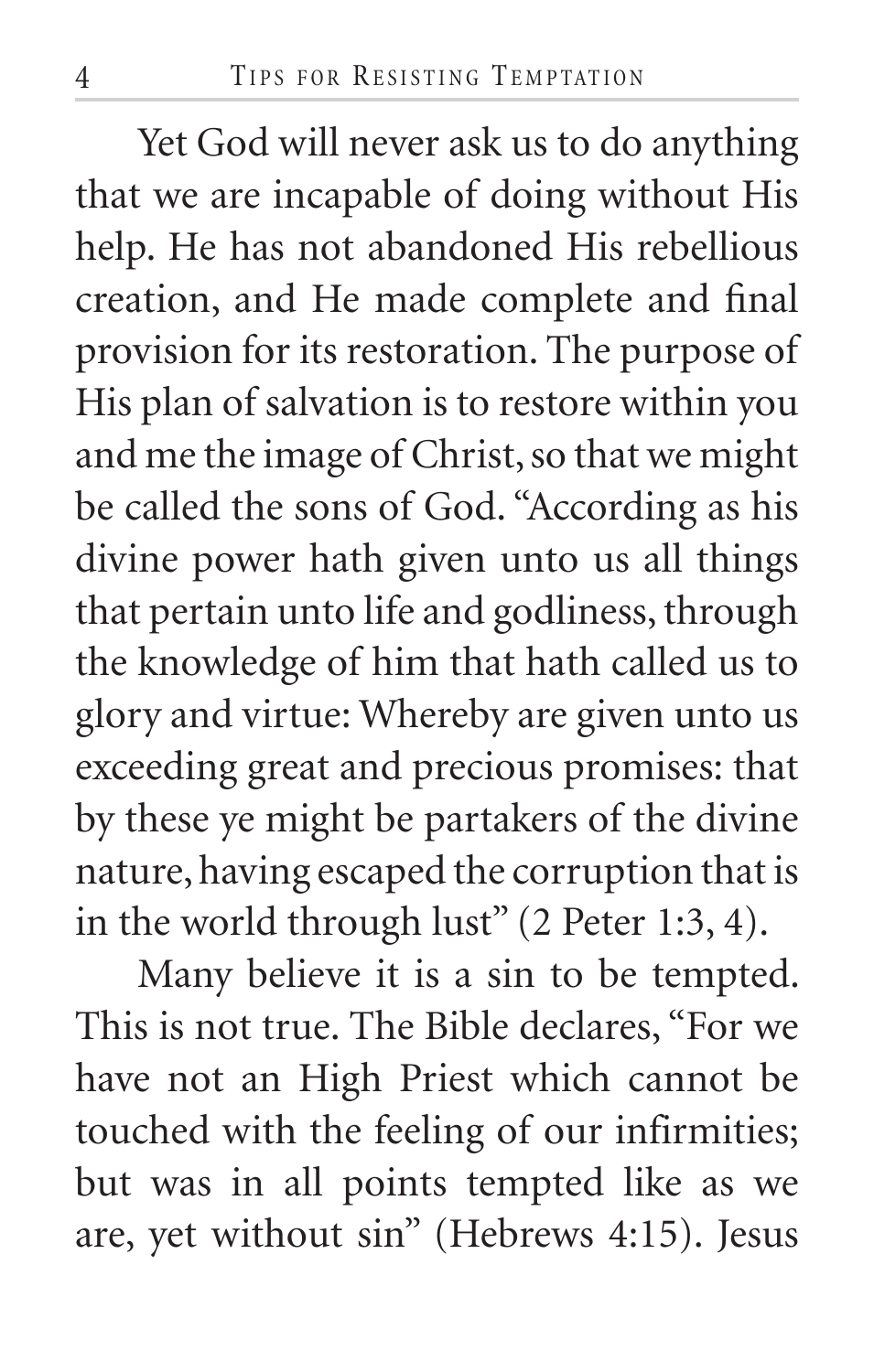was tempted in the wilderness, so it can't possibly be a sin to be tempted. Rather, it is a sin *to give into* temptation. Shakespeare wrote, "Tis one thing to be tempted, Another thing to fall." Christians must not allow the carnal nature to dictate what they do; they must allow the Spirit to direct their path and not the flesh.

If we truly want to follow Jesus, we can choose to resist those actions and thoughts that we know are contrary to His will. Thankfully, through Jesus, God has provided everything we need to successfully resist evil and be overcomers. So we might naturally ask ourselves, "Since I am a follower of Christ, what did Jesus do to resist temptation?" For one thing, He quoted the Bible. Knowledge of His Word makes for the first and best defense against temptation. "Thy word have I hid in mine heart, that I might not sin against thee" (Psalm 119:11). Second, we need to pray! Even Jesus turned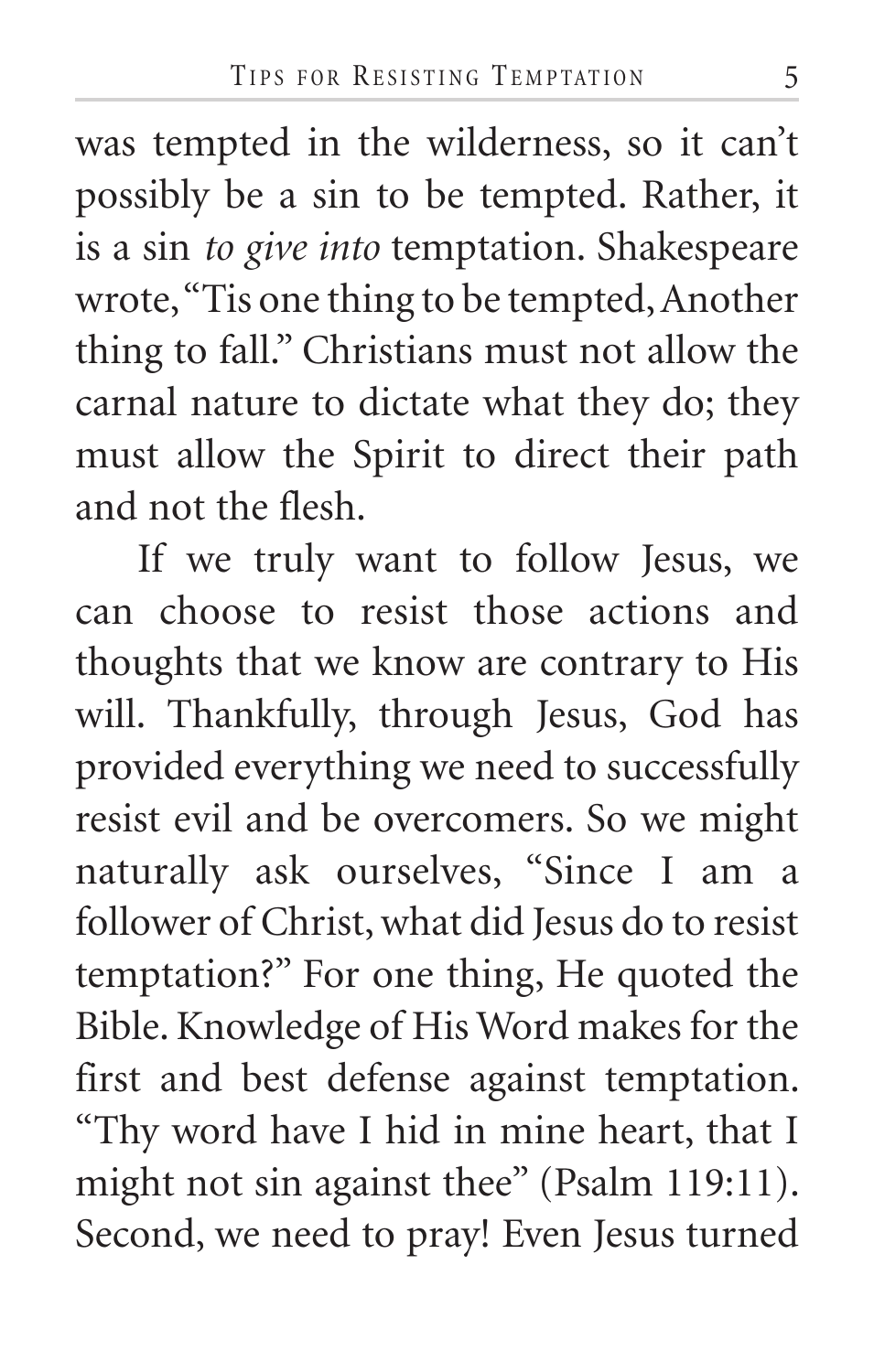to prayer to resist temptation. "Watch ye and pray, lest ye enter into temptation" (Mark 14:38). I could easily expound on just these two basic points, prayer and the Word, to develop an entire book about fighting temptation. But instead, I want to use these fundamental truths as a foundation to highlight 12 practical keys to resist and overcome temptation. I also want to give you some Bible passages that you might recite, as Jesus did, when you are tempted. I believe this basic biblical ammunition, along with regular and sincere devotions, will mark your path with more consistent victory.

#### **#1 REMEMBER THE REWARD**

"It's easier to endure the darkness when you believe in the approaching day."

I am certain that one reason people are so easily overcome by temptation is that they lose sight of their eternal perspective.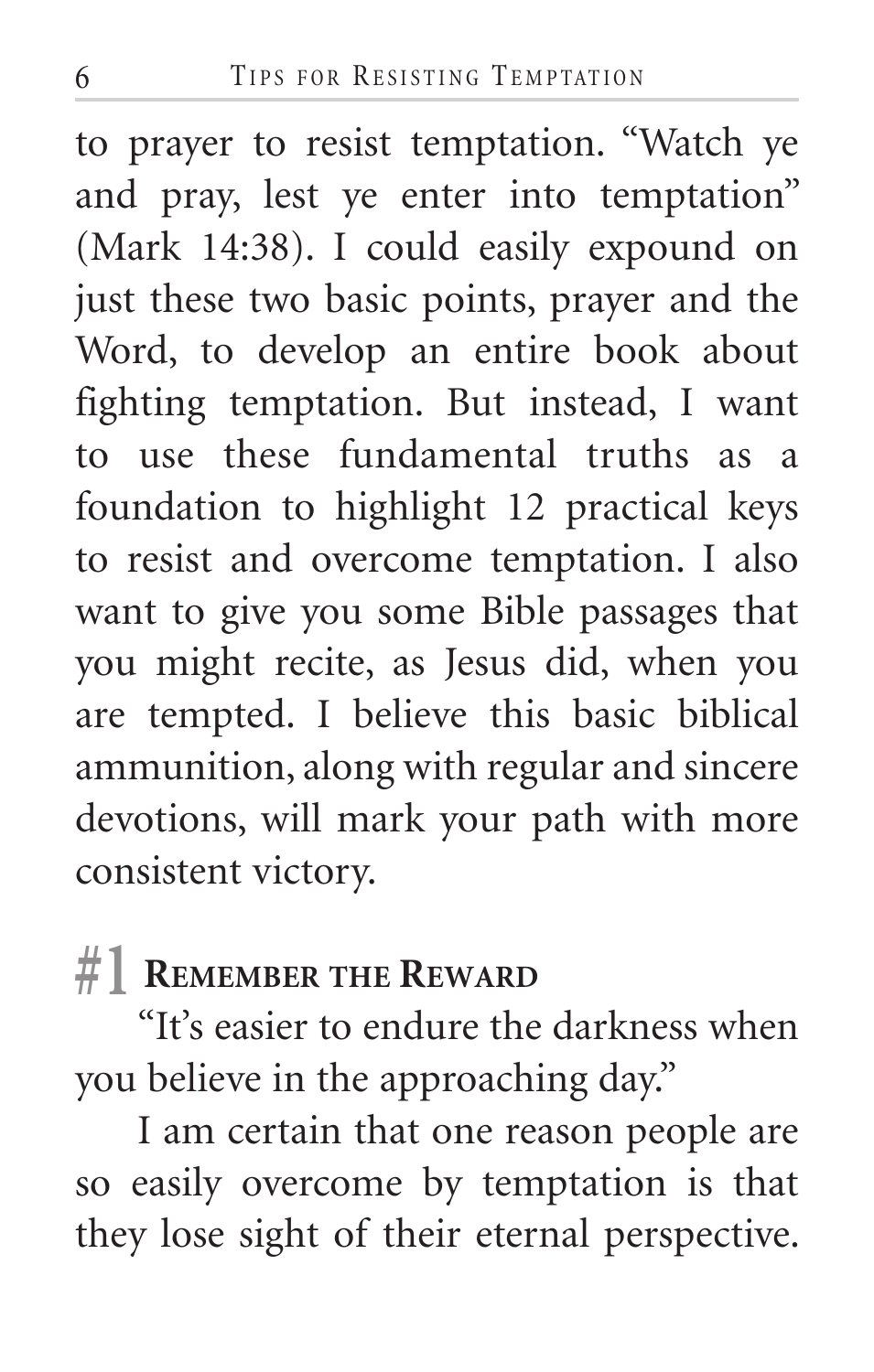If an angel appeared to you right now in all his brilliant glory and said, "Repent! Jesus is coming soon," would it be easier for you to resist temptation—at least for the rest of the day? Sure, because your faith would be strengthened that your reward was real and near.

Hebrews 11:24–26 says, "By faith Moses, when he was come to years, refused to be called the son of Pharaoh's daughter; Choosing rather to suffer affliction with the people of God, than to enjoy the pleasures of sin for a season; Esteeming the reproach of Christ greater riches than the treasures in Egypt: for he had respect unto the recompense of the reward." Moses was in line to rule Egypt during the zenith of its power and wealth. That position of influence would be a terrible temptation for anyone. But Moses looked to God's eternal reward and was able to resist the devil's temporary earthly treasure.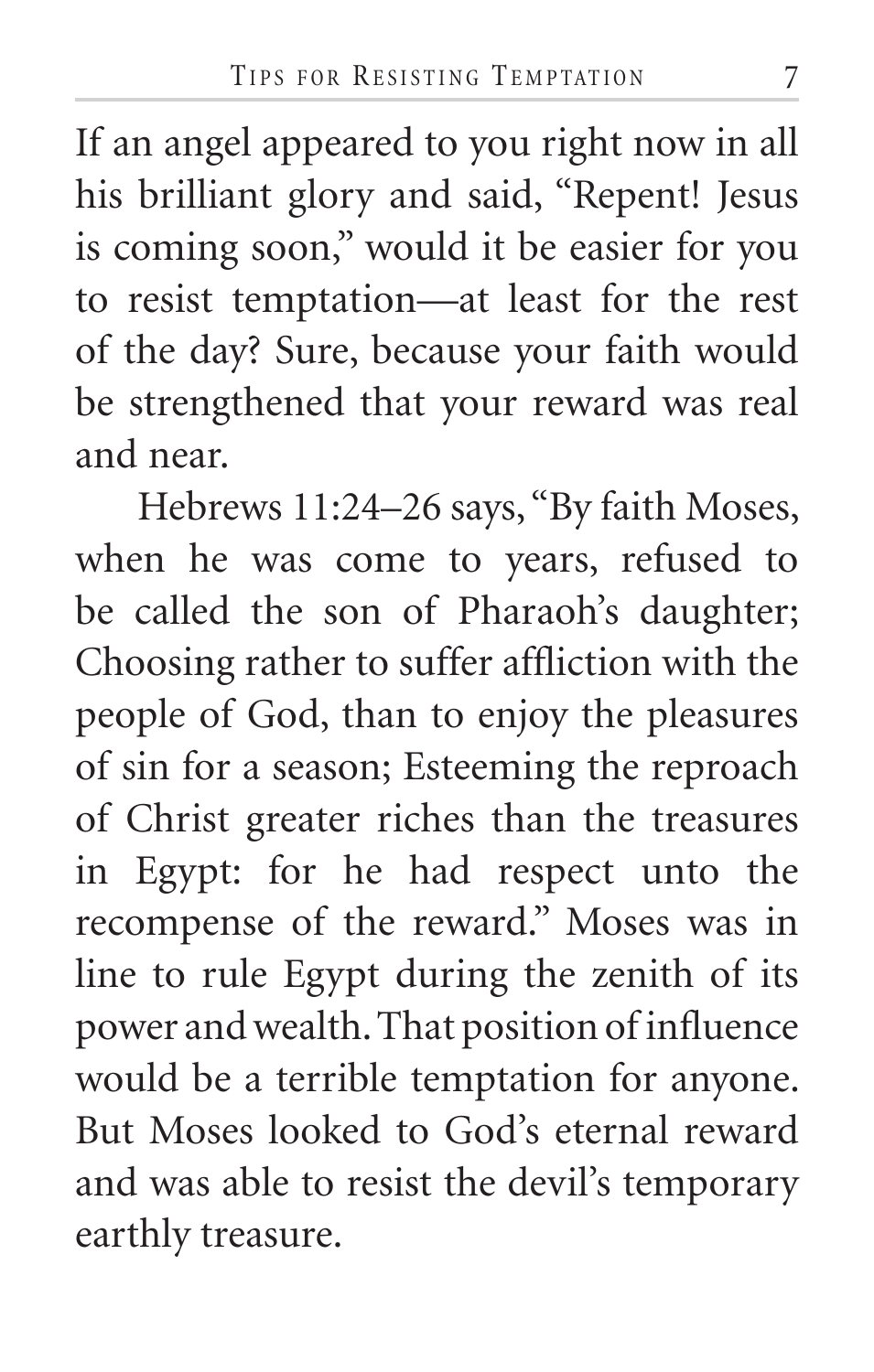Don't forget the glory God has in store for you. "Eye hath not seen, nor ear heard, neither have entered into the heart of man, the things which God hath prepared for them that love him" (1 Corinthians 2:9). It is so much easier to resist temptation if you believe you are really saved. If you mistakenly think you can work your way into being saved, you will actually erode your ability to resist. But when you believe you are saved, it's a lot easier to behave like a son of God.

"For I reckon that the sufferings of this present time are not worthy to be compared with the glory which shall be revealed in us" (Romans 8:18). It's easy to resist a jellybean when you know you are on your way to a feast!

#### **#2 BELIEVE IN THE BADNESS OF SIN**

You also must remember *how bad* sin is—with or without a reward. Paul says,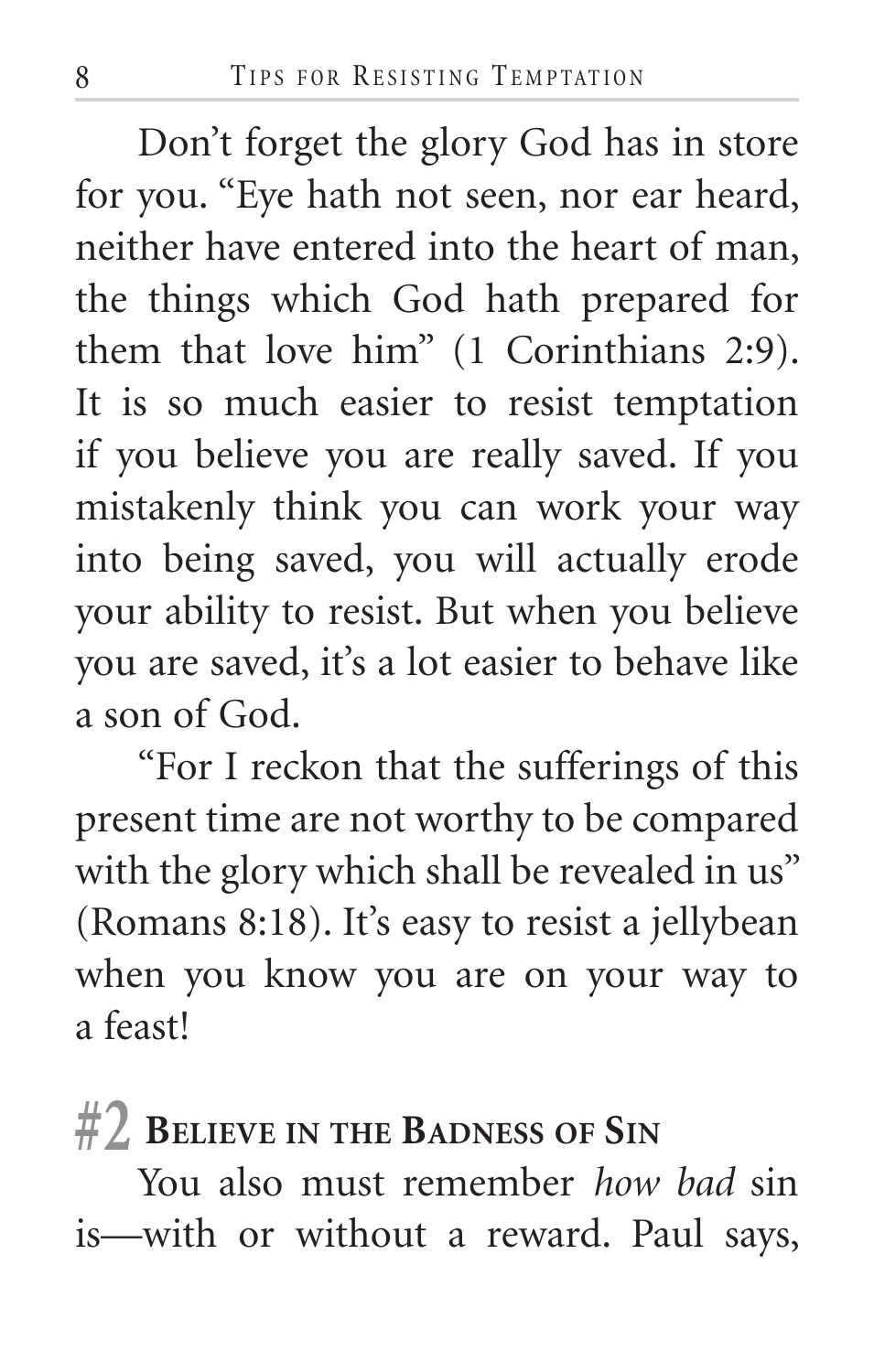"That sin by the commandment might become exceeding sinful" (Romans 7:13). You need to truly know that sin is very ghastly, and if you need a reminder, go back about 2,000 years ago to Calvary and see what sin did to Jesus. As Christians, we can't embrace sin because it is filthy, ugly, and deadly. Sin caused the death of our beloved Jesus.

The Bible says, "There was a man in the land of Uz, whose name was Job; and that man was blameless and upright, and one who feared God and shunned evil" (Job 1:1 NKJV). We need go beyond the basic emotion of loving God. Like Job, a part of loving God is hating evil. God wants us to hate sin because He hates it. "Through thy precepts I get understanding: therefore I hate every false way" (Psalm 119:104).

Don't be deceived when the devil tries to portray sin as something desirable and attractive. He's a genius at making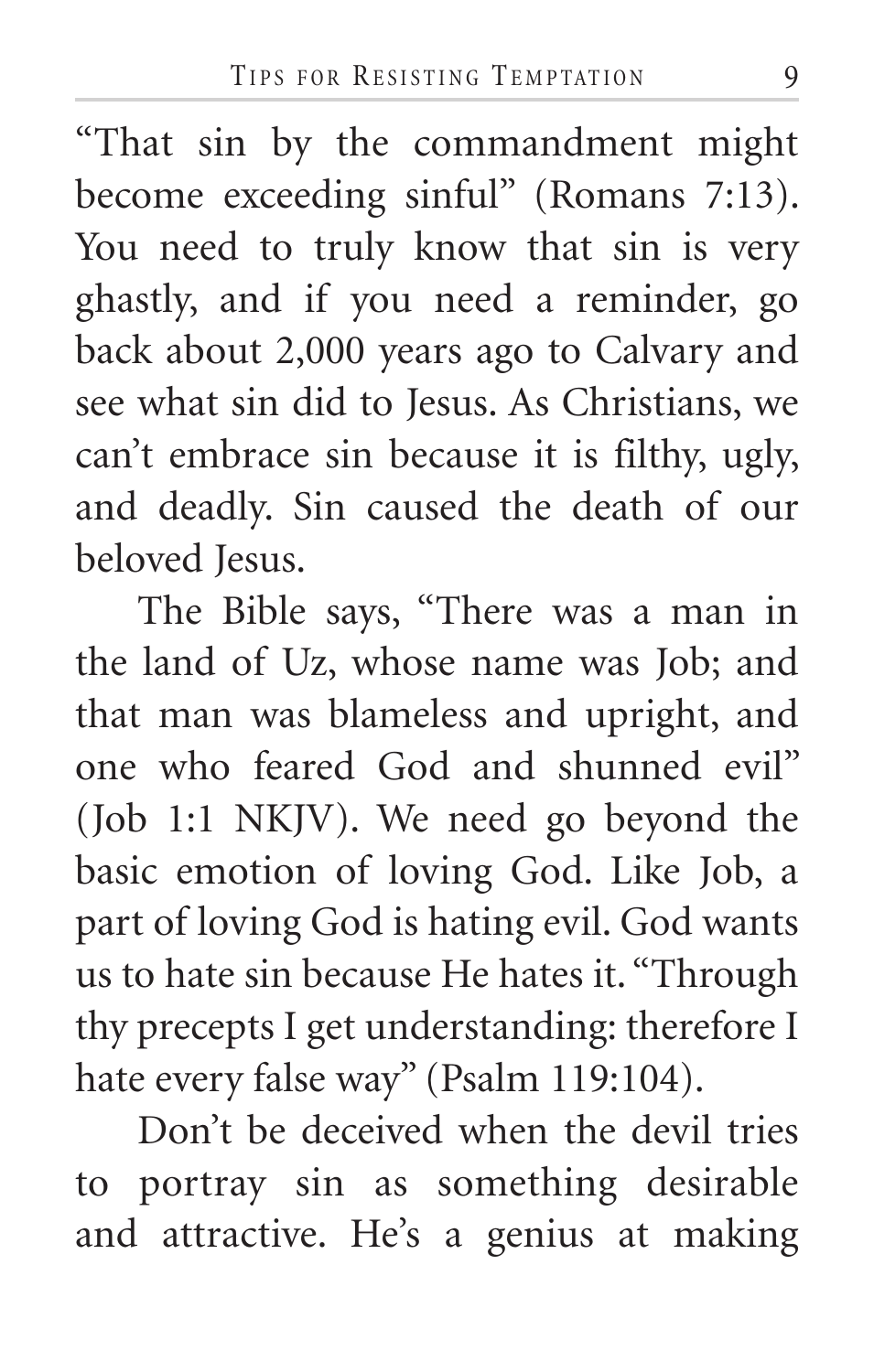something filthy and crooked look clean and harmless. But don't be mislead, because that pretty picture will end up killing you. You need to come to the place where you love God so much that you would rather die than deliberately sin and grieve Him.

"Sin will take you farther than you want to go, keep you longer than you want to stay and cost you more than you want to pay."

#### **#3 DON'T LOVE MONEY**

I could write out a long list of individual temptations, but I've chosen to include money specifically because next to pride, it's *the* big one. But the money I'm writing about isn't so much about dollar bills as it is about the trap of materialism and power. I believe Christians should work hard, earning and saving and *giving* as much as they can. Yet there is a constant danger that money could become our god.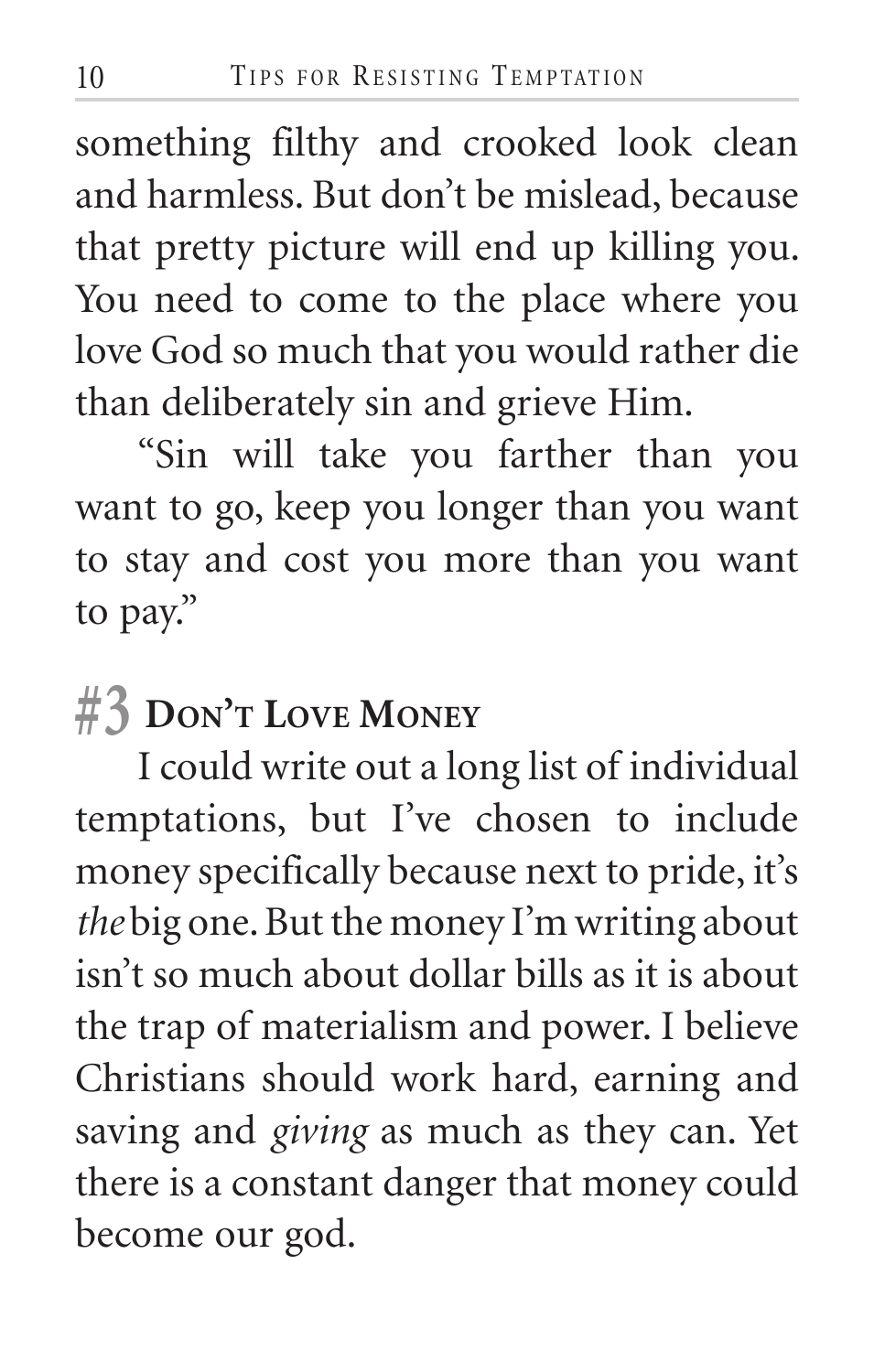"But those who desire to be rich fall into temptation and a snare, and into many foolish and harmful lusts which drown men in destruction and perdition" (1 Timothy 6:9 NKJV). I've seen people make such foolish choices, like gambling away their savings, because they want to get rich quick. They keep yanking the slot-machine lever because the devil tells them that maybe if they drop in just one more quarter, they'll hit it big. Not to mention that they're throwing money away when it could be used for saving souls.

"No man can serve two masters: for either he will hate the one, and love the other; or else he will hold to the one, and despise the other. Ye cannot serve God and mammon" (Matthew 6:24). Serving God and your desire for money is impossible. Money is a power, and not all power is bad. Money can be a power to do good or evil—a double-edge sword. We pray in our churches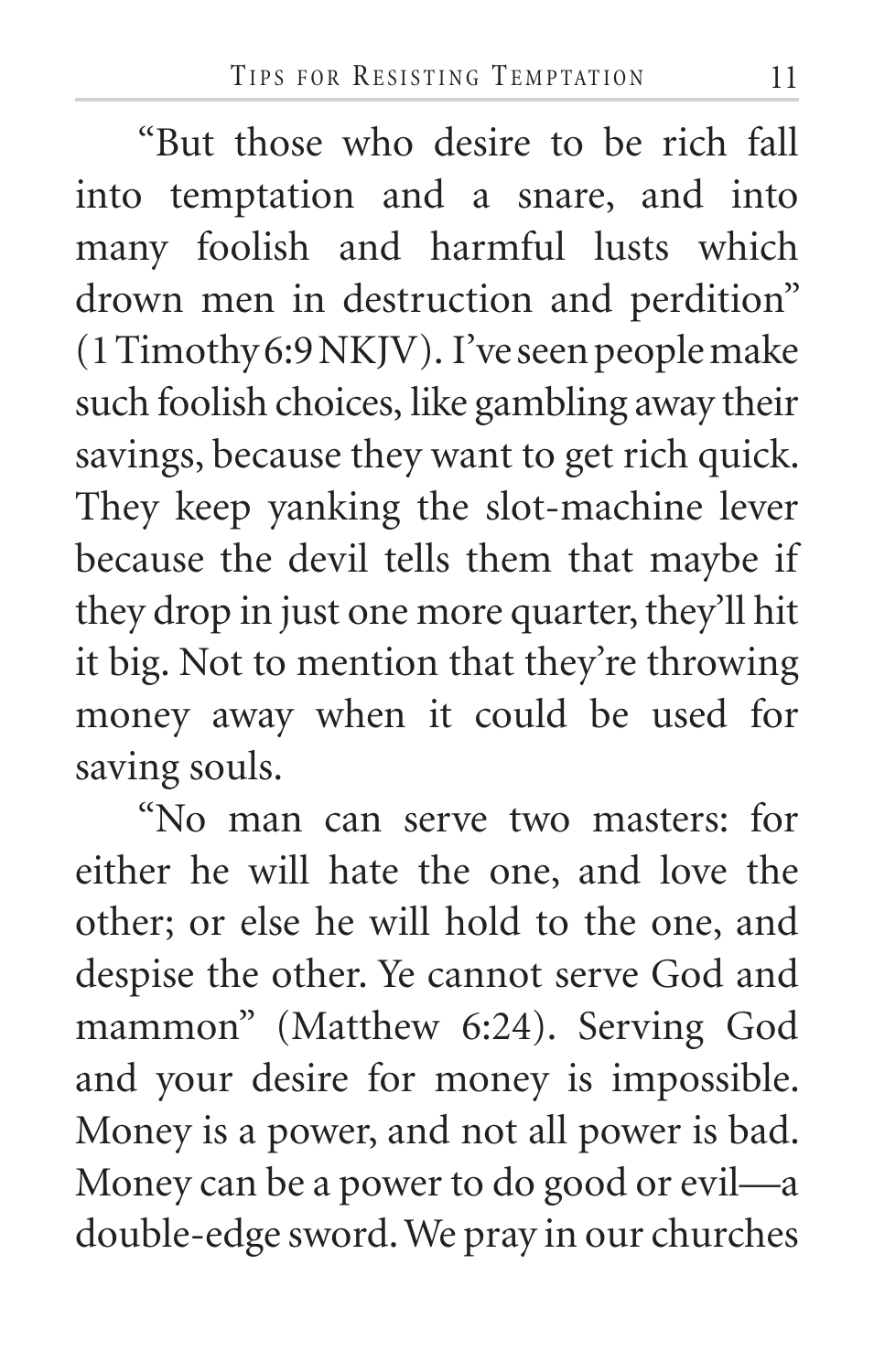that the Lord will bless our needs financially, but we don't want to become slaves to loving money. If your heart is with your money, it can't be with God. God has asked us to be prepared to leave our full nets, tax booth, and houses filled with possessions without looking back. "Remember Lot's wife" (Luke 17:32).

#### **#4 GET READY TO FLEE**

Few speed records are broken when people run from temptation. Generally, they crawl away from temptation hoping it catches up with them. Sometimes temptation comes through a door we deliberately leave open. Suppose that you accidentally spilled kerosene all over your clothes and somebody nearby lit a match. Where would you go? *As far away as you could and as fast as possible!* That should be the attitude of a Christian toward temptation. Paul said, "Flee fornication" and "flee from idolatry"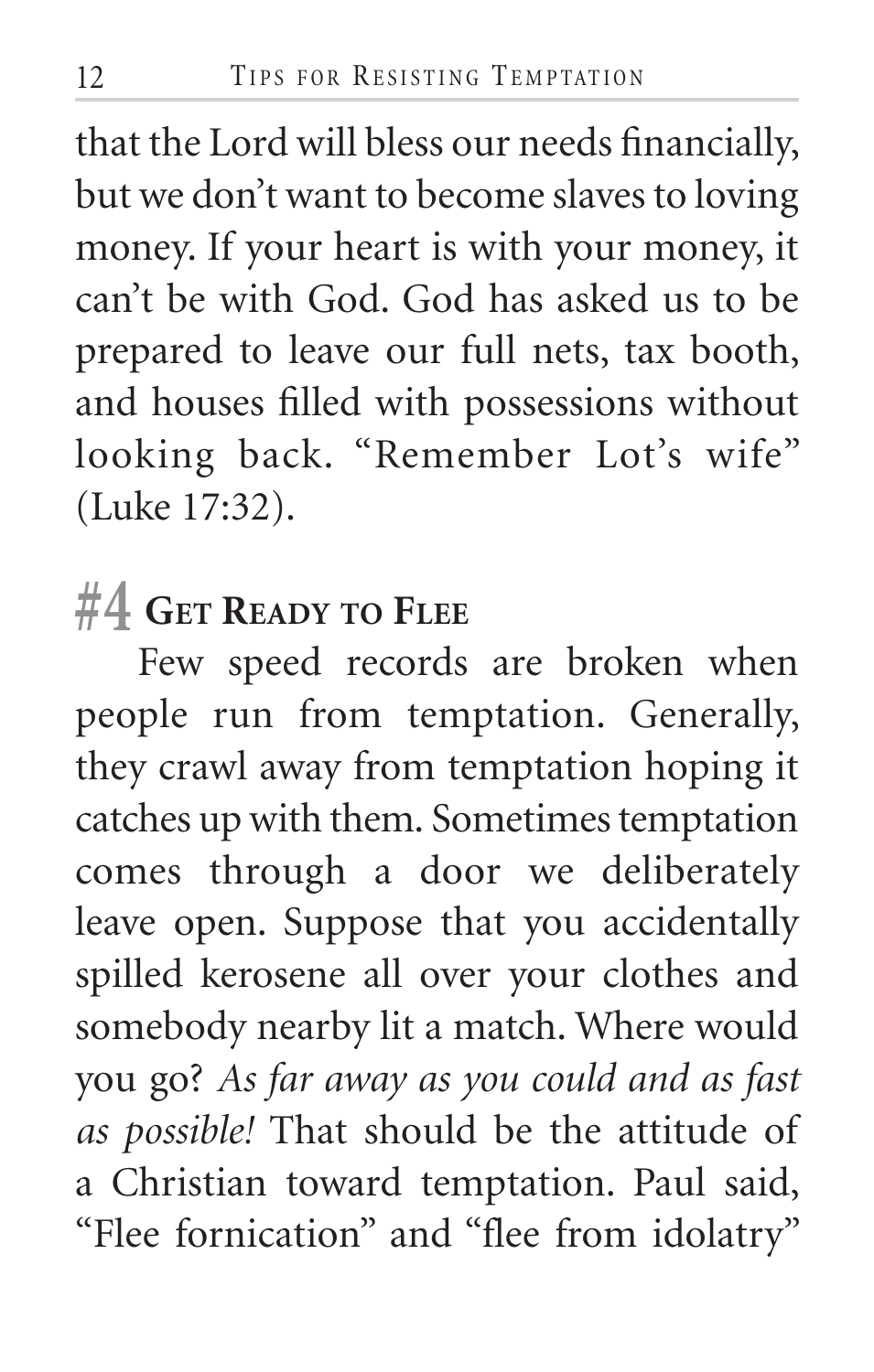(1 Corinthians 6:18; 10:14). So flee from sin, and don't leave a forwarding address.

Don't miss this: When you run from temptation, you head toward God. "Draw nigh to God, and he will draw nigh to you" (James 4:7). When you know something is sinful, don't engage or banter with the devil, because he is the master of rationalization that's how Eve fell!

It breaks my heart when Christians try to justify their sins. There is no limit to the arguments with which the devil can supply you. As soon as you know something is wrong, *flee!* The bravest man runs from temptation; the fool flirts with it.

You also don't want to wait until you get so old that all those desires of youth fade away and you deceive yourself into thinking you have gained the victory. "And desire fails. For man goes to his eternal home" (Ecclesiastes 12:5 NKJV). Your heart may still be corrupt. Flee now, actively. You must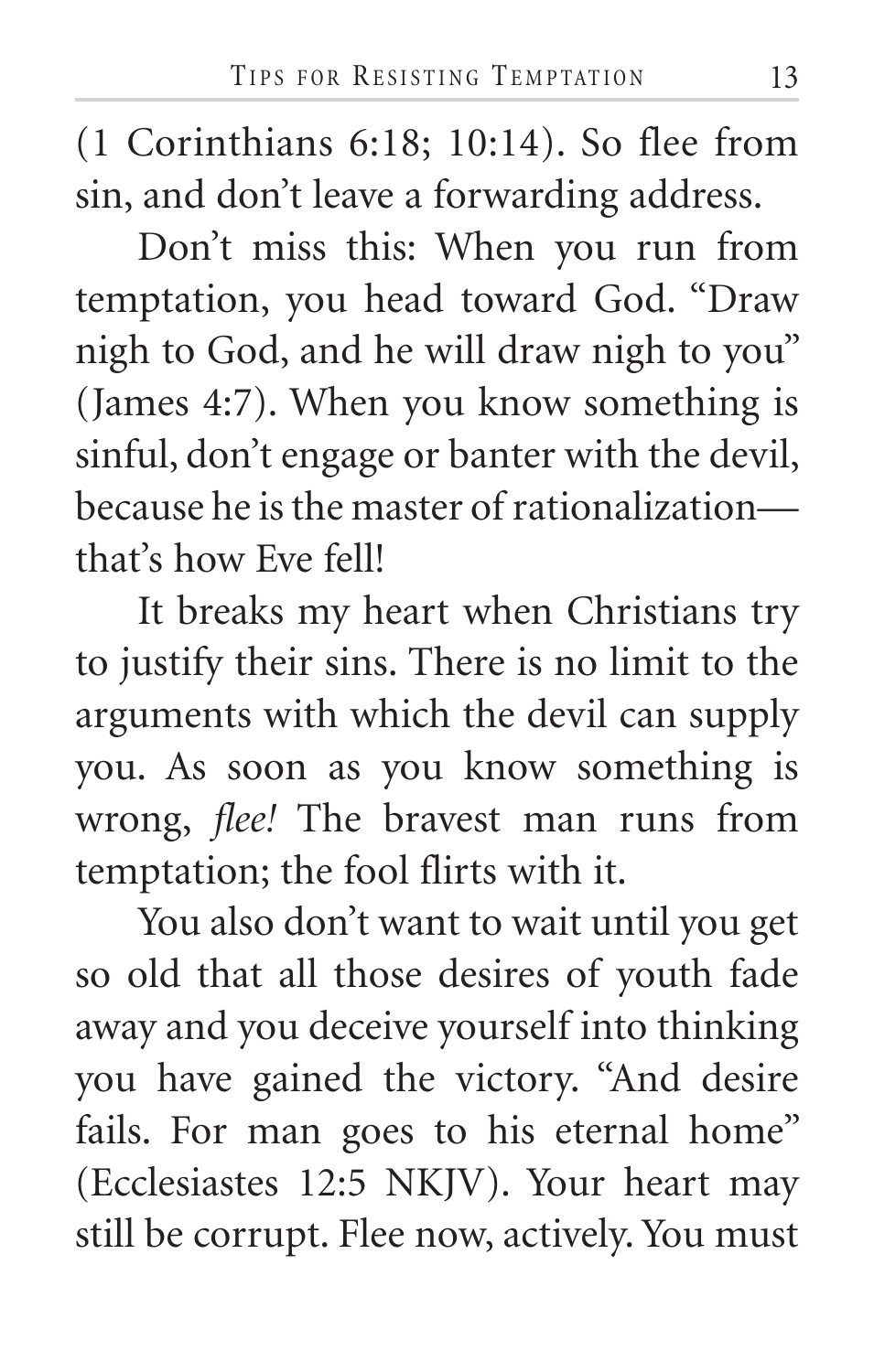commit yourself to God while you can still experience His renovating grace in your life. Jesus' power is sufficient even for our hotblooded youth. Remember when Joseph was tempted, he fled from Potiphar's wife (Genesis 39:12).

John Dryden said, "Better to shun the bait than struggle in the snare."

#### **#5 DON'T FOLLOW THE CROWD**

A common reason Christians easily fall into temptation is the reasoning, "Everybody's doing it, so it must be okay." That's the devil's favorite "lemming logic." It's also why Peter denied Jesus. Just a few hours before betraying Jesus, Peter vowed, "Even if I have to die with You, I will not deny You!" (Matthew 26:35 NKJV). And when Peter made that statement surrounded by his friends, he was very sincere. But when Jesus was taken into the judgment hall, it was no longer popular to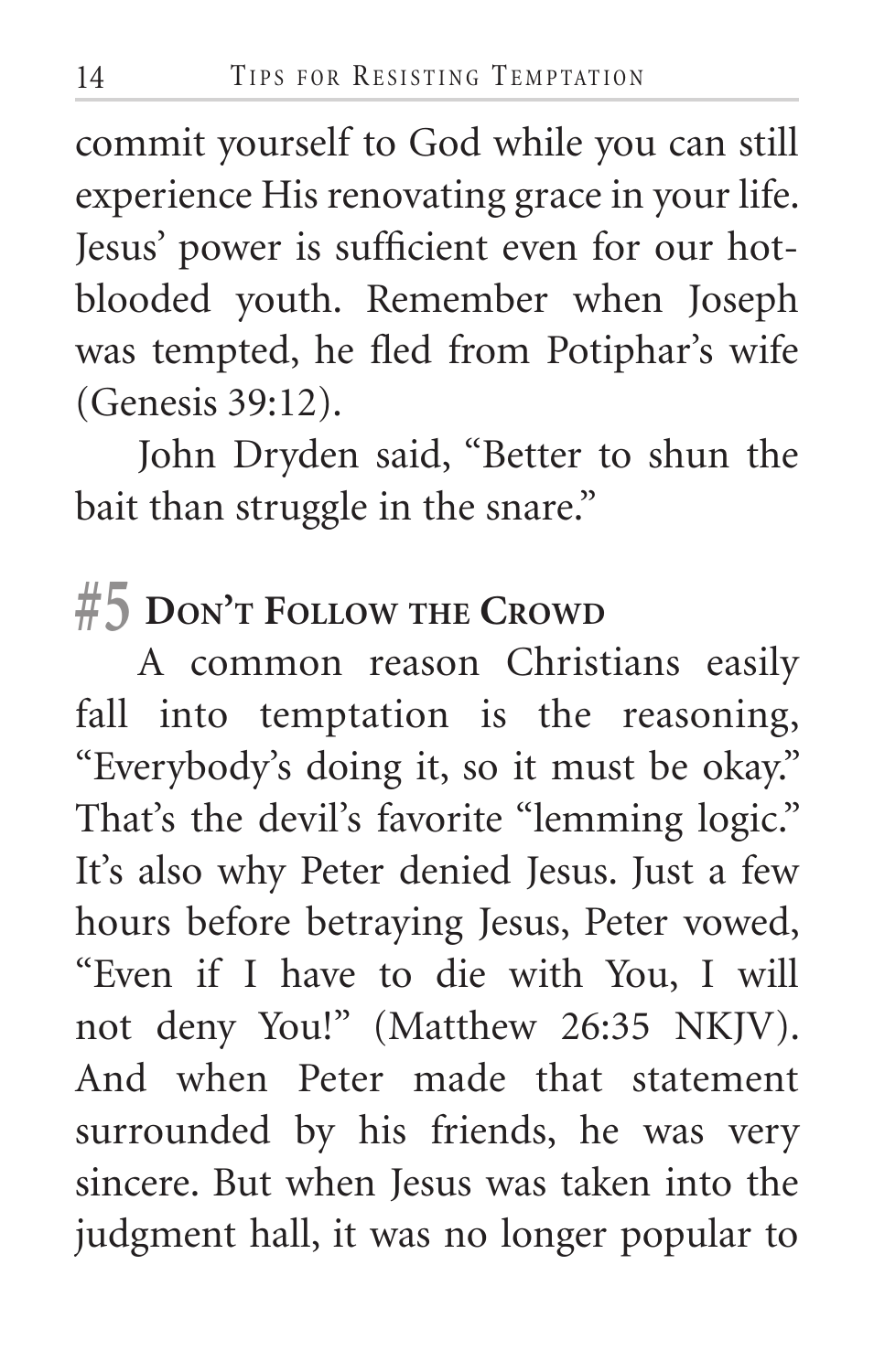be with Christ. Peter gathered with Christ's mockers around a campfire, and the longer he stayed, the easier it was to act and talk like Christ's enemies.

By letting the crowd measure our values, we become like the crowd. And the Bible says the crowd is usually wrong. "Enter ye in at the strait gate: for wide is the gate, and broad is the way, that leadeth to destruction, and many there be which go in thereat" (Matthew 7:13). Christians have to think for themselves. They must resist peer pressure—they have to be different. If a billion people believe a lie, it's still a lie.

In the end-times, there's going to be two very religious groups—one with the mark of the beast, the other with the seal of God. The former group will be the larger. Just because a large group of people is being religious, it does not mean its God's group. Generally, the Bible's great men and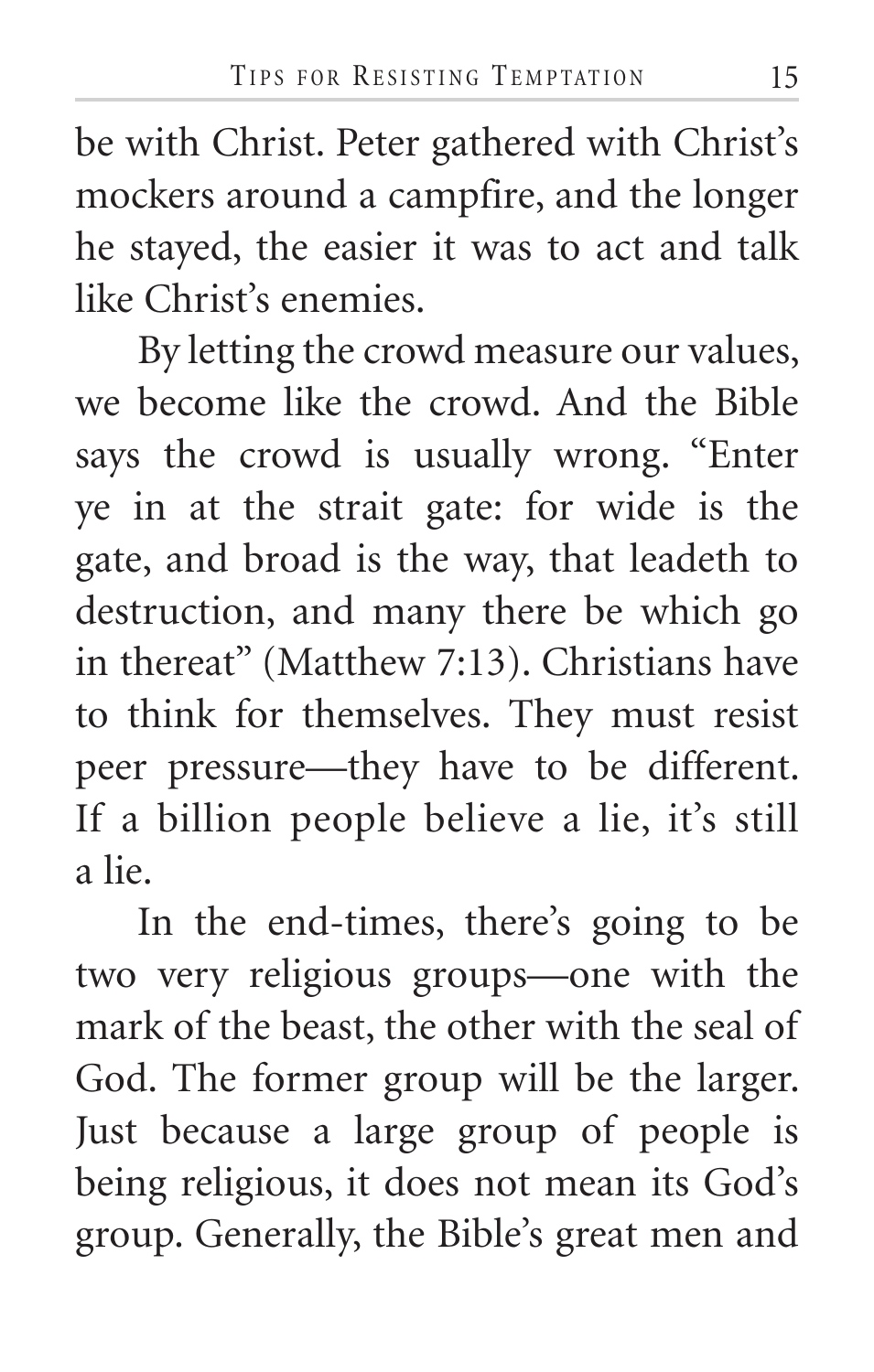women are the ones standing for right when everyone else is bowing down.

Also keep in mind another reason to not follow the crowd is because the crowd is watching. While you don't want to follow the crowd, you should live a life the crowd can look at. People are more impressed, and many have been converted, when they have seen Christians maintain their faith under pressure. One weak compromising act might spoil an entire lifetime of witness.

#### **#6 PLAN TO STAY BUSY**

Hanging behind the check-out register in a Cincinnati candle shop is a large sign that reads: "There is a very good reason for this sign being here and you standing in front of it reading it. It is here to keep you busy. We realize how annoying it can be just standing around doing nothing, trying to find someone to help you. So, we have this sign here for you to read, and hope that by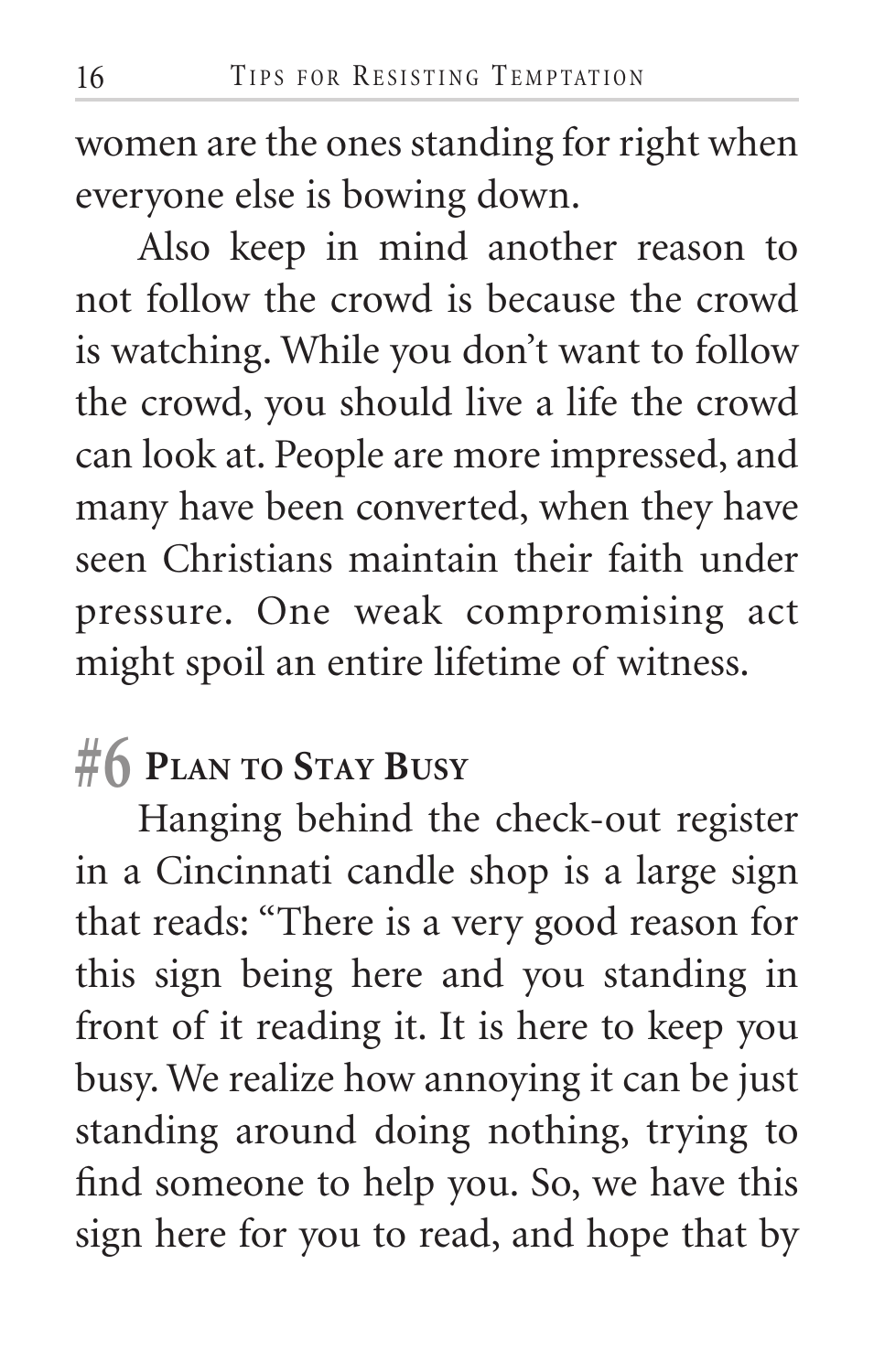the time you finish reading it one of our salespeople will have found you."

A little later it adds, "P.S. If not, please read this sign again."

Most people hate to be idle because God created us for activity. You've heard the expression, "Idleness is the devil's workshop." That's not a direct Bible quote, but Ezekiel 16:49, 50 comes close. "Behold, this was the iniquity of thy sister Sodom, pride, fullness of bread, and abundance of idleness was in her and in her daughters … therefore I took them away as I saw good."

The sin of Sodom and Gomorrah wasn't simply perversion and sexual immorality. The valley of Sodom was lush with vegetation and abundant with food. Life was easy for her inhabitants. Lot moved there because it offered him a life of leisure. But when a person doesn't have anything to do, chances are the devil will help the carnal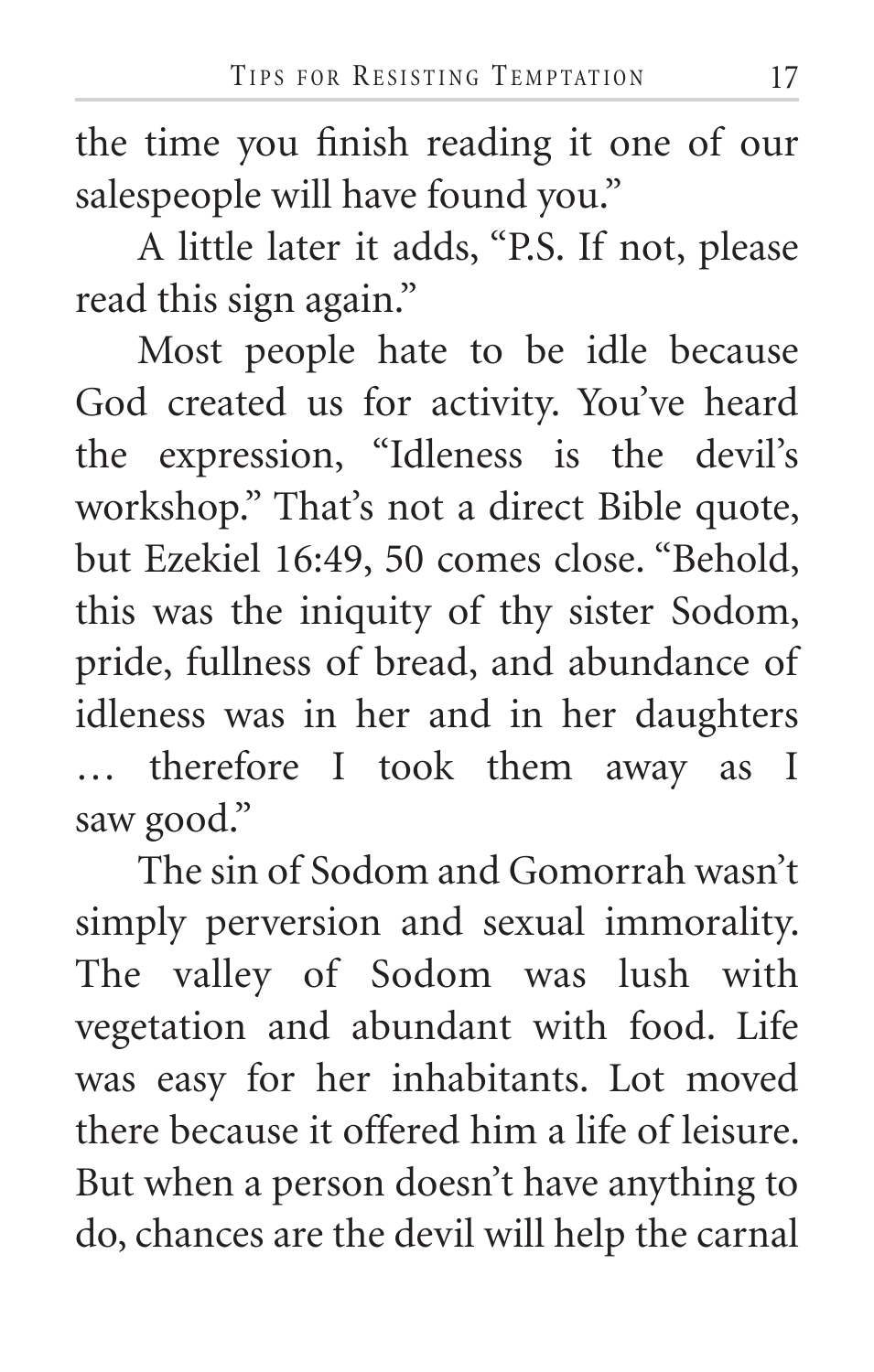heart to concoct something evil. "Idleness is the parent of all vice."

Sin begins in the human mind, which is designed to concentrate mainly on one thing at a time. If we stay busy, especially focused on doing something good like witnessing or helping the poor, we don't have time to think about evil. E. G. White said, "Strength to resist evil is best gained through aggressive service." One of the ways to stay out of trouble is to be aggressively involved in serving Jesus. After the fall, when God told Adam, "In the sweat of thy face shalt thou eat bread," it was intended to be a blessing for man to stay busy and out of trouble (Genesis 3:19). But an idle person tempts the devil to tempt him.

"See then that you walk circumspectly, not as fools but as wise, redeeming the time, because the days are evil" (Ephesians 5:15,16 NKJV). An Italian Proverb adds, "He that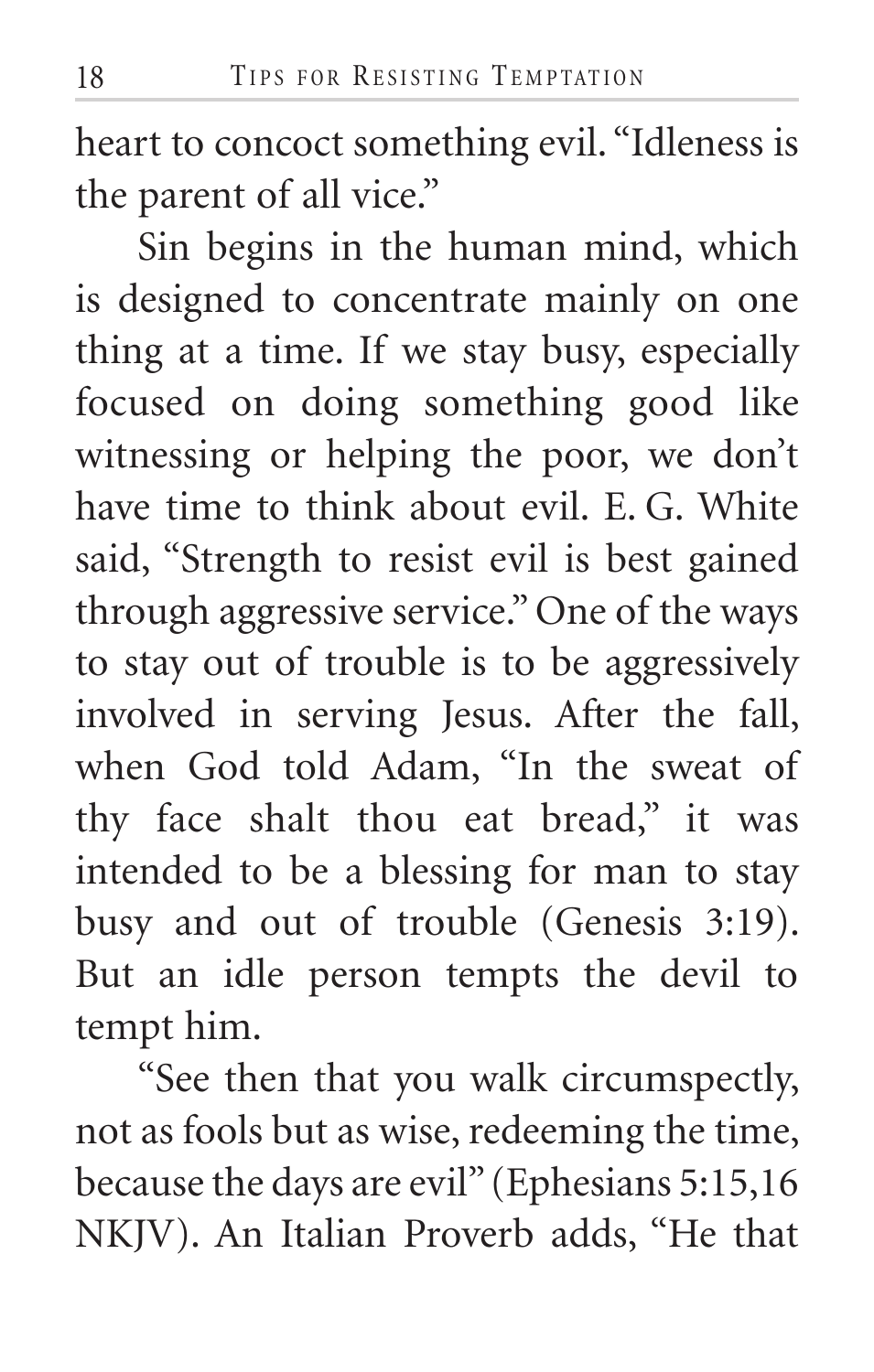labors is tempted by one devil; he that is idle, by a thousand."

## **#7 HAVE A PLAN!**

We often stumble into sin because when we see temptation coming, we just wait like a deer caught in the headlights to see what might happen when it arrives. But it's better to be prepared in advance. Proverbs 22:3 advises, "A prudent man foresees evil and hides himself, but the simple pass on and are punished" (NKJV). A wise man surveys the road for potential trouble. If he spots a band of robbers, he thinks, "I'd better hide or change routes because I don't want to be robbed!" But the fool says, "Wow. I think there are bandits down the road. I wonder what's going to happen when they get here."

Christians will often do that with temptation. We say, "I wonder if I'll be tempted if I watch this program, read this magazine, or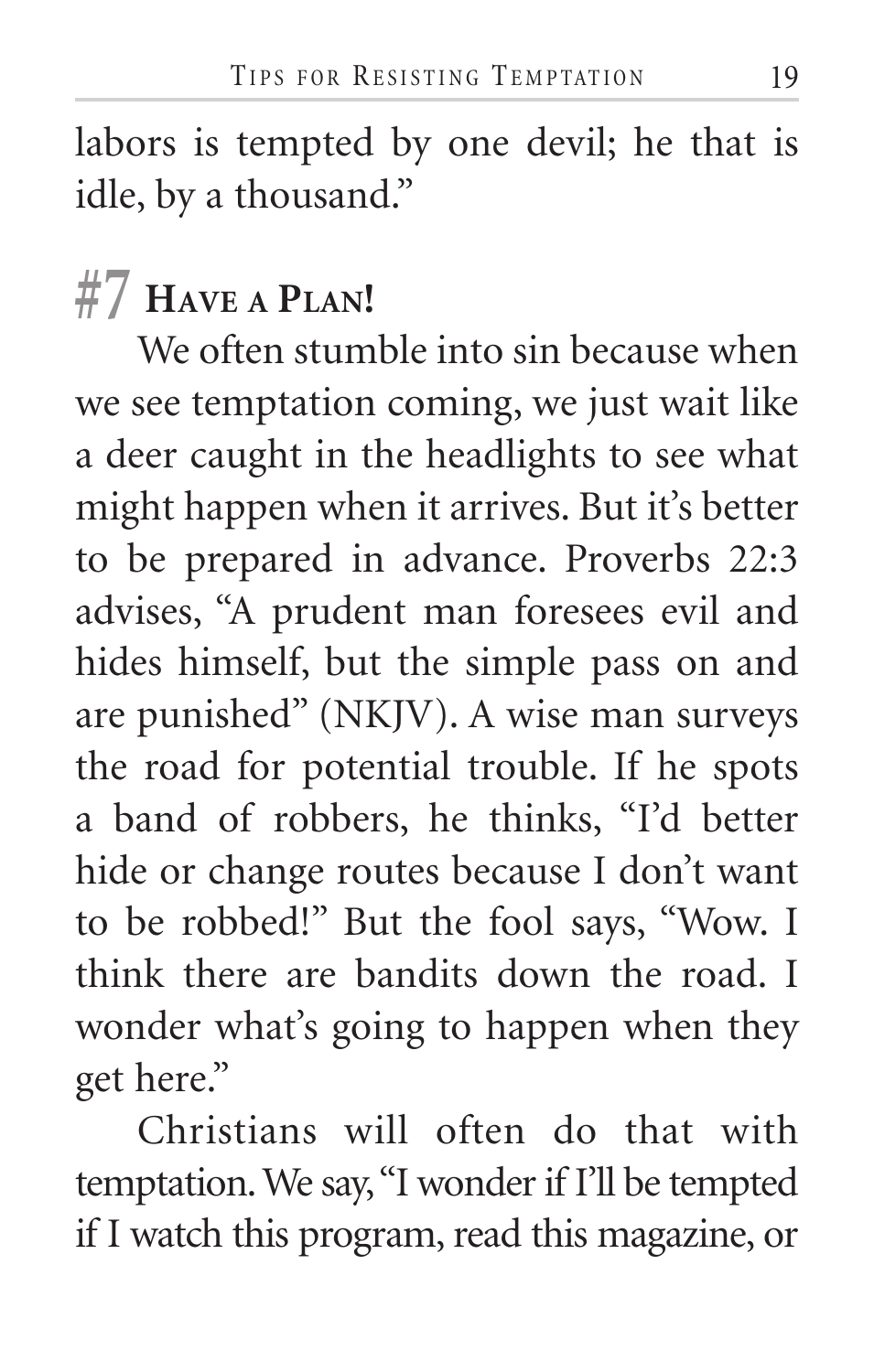drink this stuff." I think it was Ben Franklin who said, "An ounce of prevention is worth a pound of cure." And Jesus said, "And if thy right eye offend thee, pluck it out, and cast it from thee: for it is profitable for thee that one of thy members should perish, and not that thy whole body should be cast into hell" (Matthew 5:29). If you have an area of temptation you know will drag you down, take whatever advance measures of prevention you can, no matter how desperate, to keep from being overcome.

If you are trying to quit smoking, then avoid friends who smoke or places where you are more prone to be tempted. In the very least, plot a way of escape. If your temptation is overeating, make an advance decision to place an appropriate amount of food on your plate and plan to stop when it's gone. Millions nibble their way into sin because they don't think ahead. This leads me to the next point very well.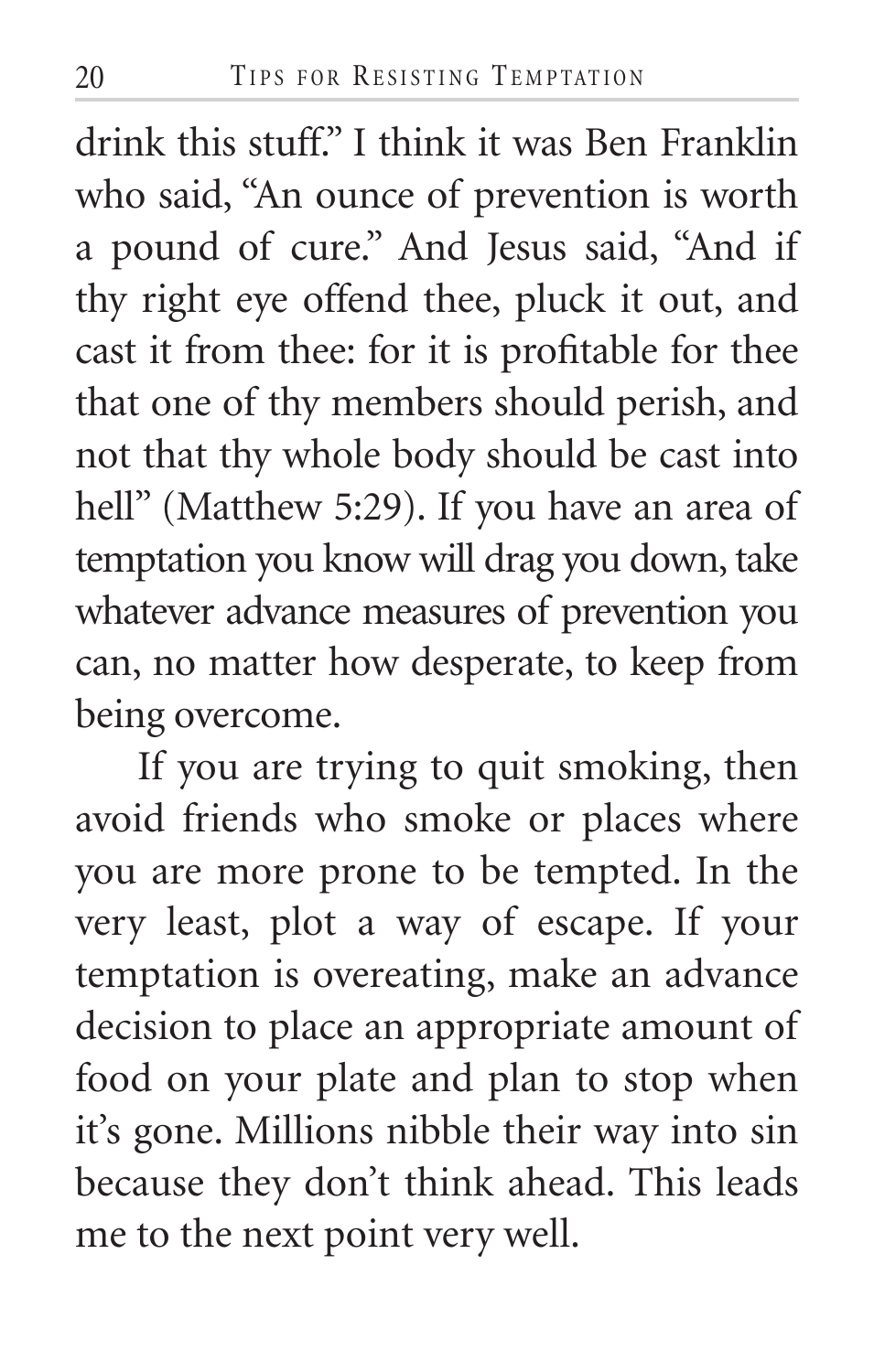#### **#8 KNOW THYSELF**

Alex was trying to save all the pennies he could to buy a new baseball bat, but he had a real struggle. One night as he said his prayers, he fervently requested, "O Lord, please help me save my money for a baseball bat. And, God, don't let the ice cream man come down this street!"

A Spanish proverb instructs, "Be not a baker if your head be of butter."

When someone joins Alcoholics Anonymous, he or she is first supposed to *admit* to being an alcoholic. This admission can represent a tremendous breakthrough, because the person recognizes their weakness. Likewise, it's one of the first steps in becoming a Christian, to admit that we are a "sin-a-holic."

"If we say that we have not sinned, we make him a liar, and his word is not in us" (1 John 1:10). "Wherefore let him that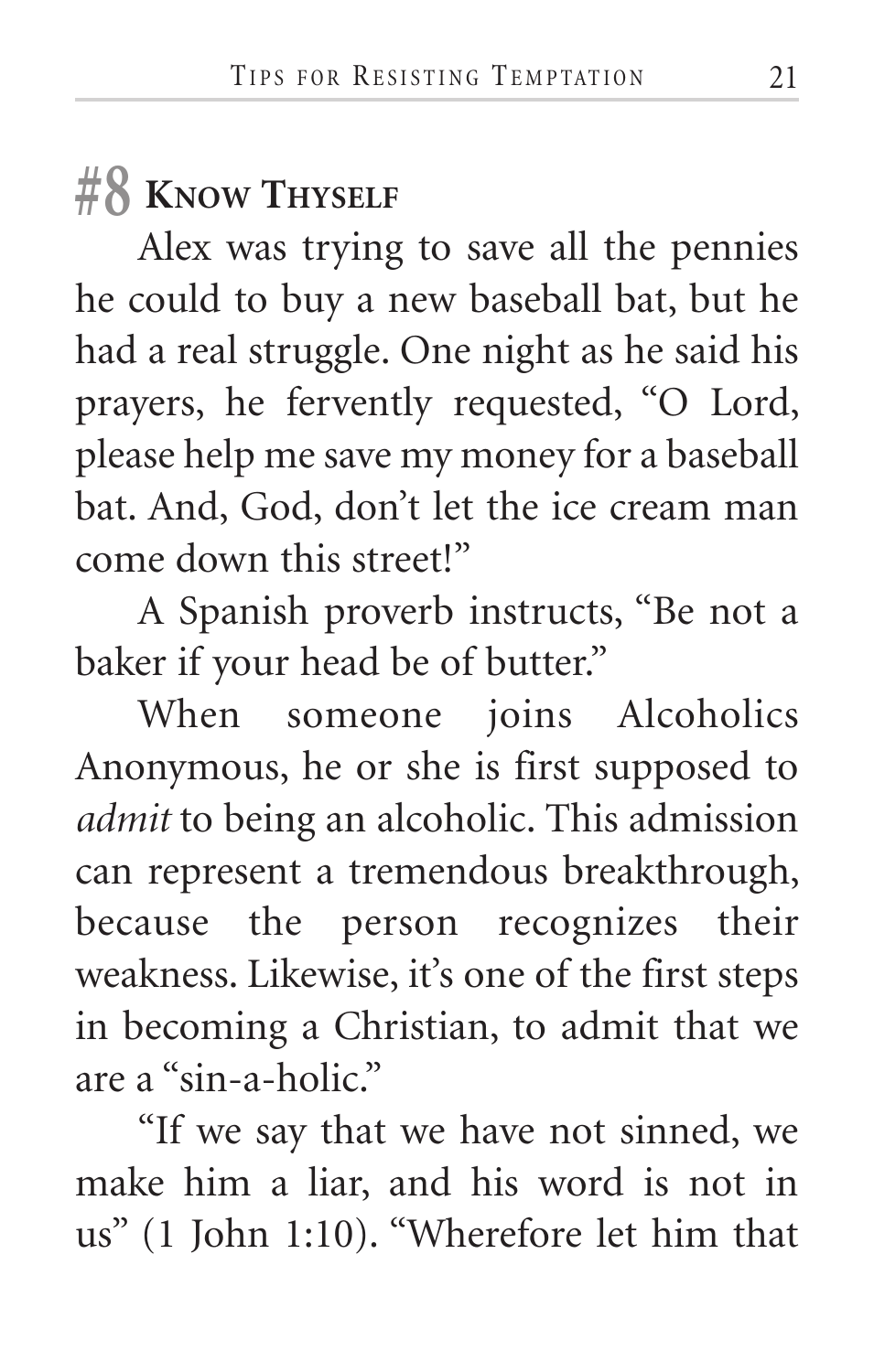thinketh he standeth take heed lest he fall" (1 Corinthians 10:12). The Bible says that we must not trust in our own strength. We must be very cautious when we begin to think we have a handle on a certain temptation and say, "It won't bother me anymore. I'm strong enough. I've got the victory!" That's when we are especially in a position to fall. Some Christians are even proud of the areas they have overcome, but they're only setting themselves up for the devil to knock them down. On the night of His betrayal, Jesus warned Peter: "This night, before the rooster crows twice, you will deny Me three times" (Mark 14:30). But Peter boasted, "If I have to die with You, I will not deny You!" (Mark 14:31). Jesus was warning Peter that he didn't really know how weak he really was.

Even when you're helping somebody else overcome weakness, you need to pray with him or her, but also recognize that you're in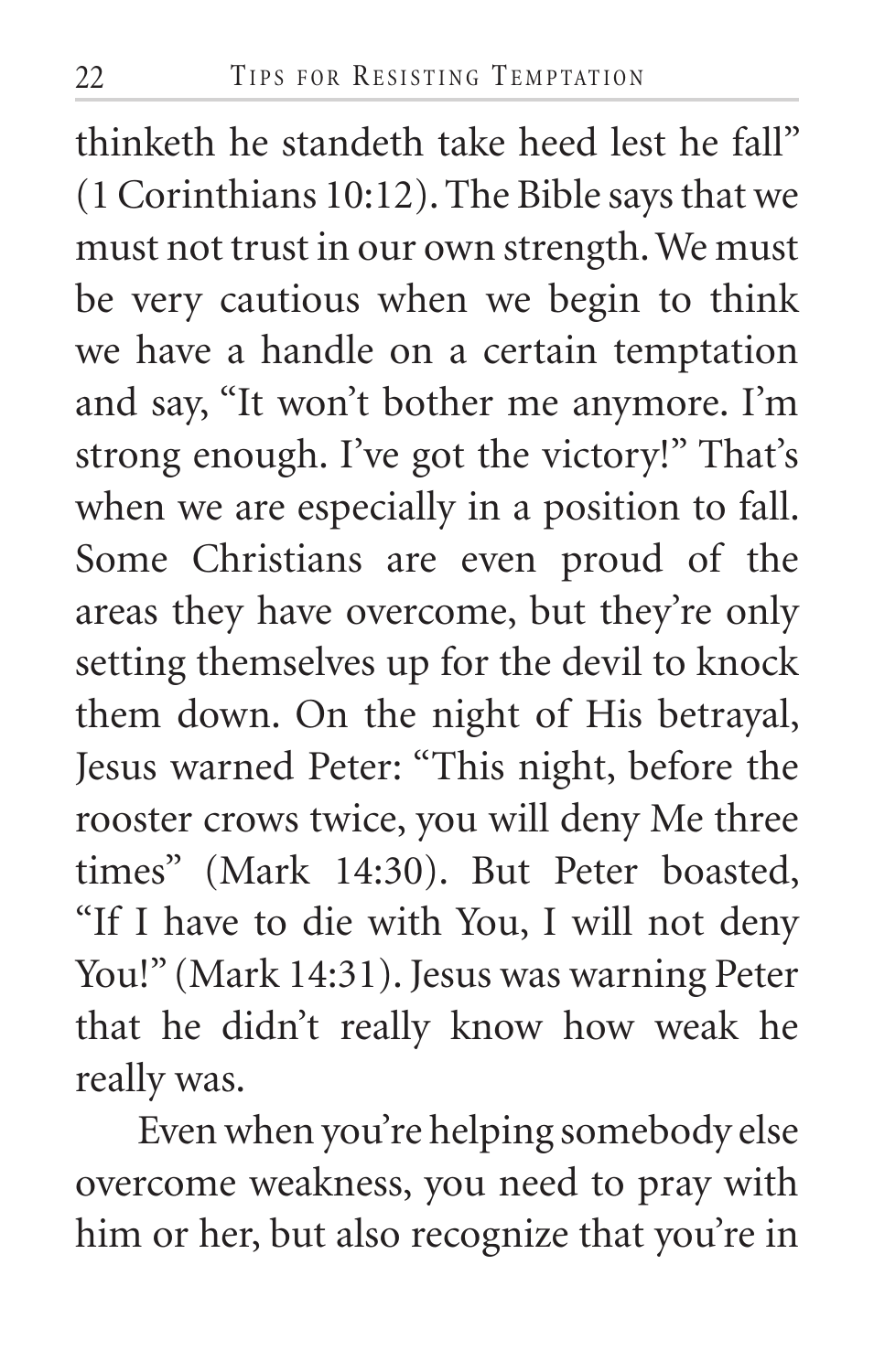danger of making the same mistake. When a rescuer is pulling a person from rushing water, they have to be careful that they don't get pulled in too. So we must always be vigilant to recognize our weakness. "Brethren, if a man be overtaken in a fault, ye which are spiritual, restore such an one in the spirit of meekness; considering thyself, lest thou also be tempted" (Galatians 6:1).

Watch out for temptation—the more you see of it the better it looks!

#### **#9 OVERCOME EVIL WITH GOOD**

We sometimes leave ourselves wide open to compromise when we fail to fill the vacuum left by forsaken bad habits. I have known people to gain victory over one addiction only to replace it with another because they did not find a positive substitute to fill the vacancy.

"When the unclean spirit is gone out of a man, he walketh through dry places,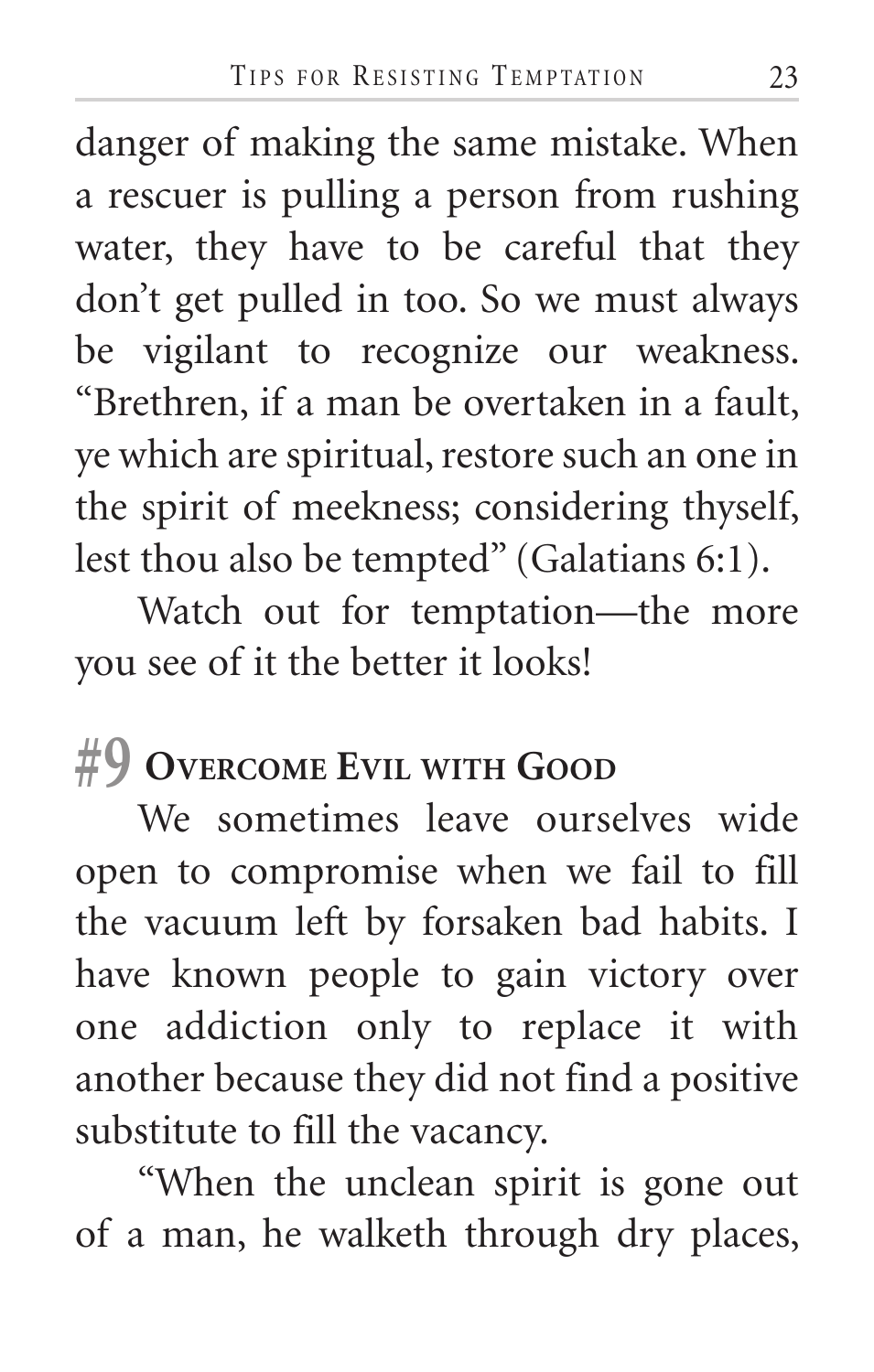seeking rest; and finding none, he saith, I will return unto my house whence I came out. And when he cometh, he findeth it swept and garnished. Then goeth he, and taketh to him seven other spirits more wicked than himself; and they enter in, and dwell there: and the last state of that man is worse than the first" (Luke 11:24–26).

If you are struggling with an eating disorder or food addiction, you can't simply give up eating. The secret is to learn to "eat what is good" (Isaiah 55:2 NKJV). "Be not overcome of evil, but overcome evil with good" (Romans 12:21). If you have a problem nibbling chocolate through the day, buy some grapes or almonds. Have you even thrown away those cigarettes? Get a box of toothpicks or some sunflower seeds (but not chocolates).

If someone has insulted or cruelly used you, do not retaliate with evil but kindness. "If your enemy is hungry, feed him; If he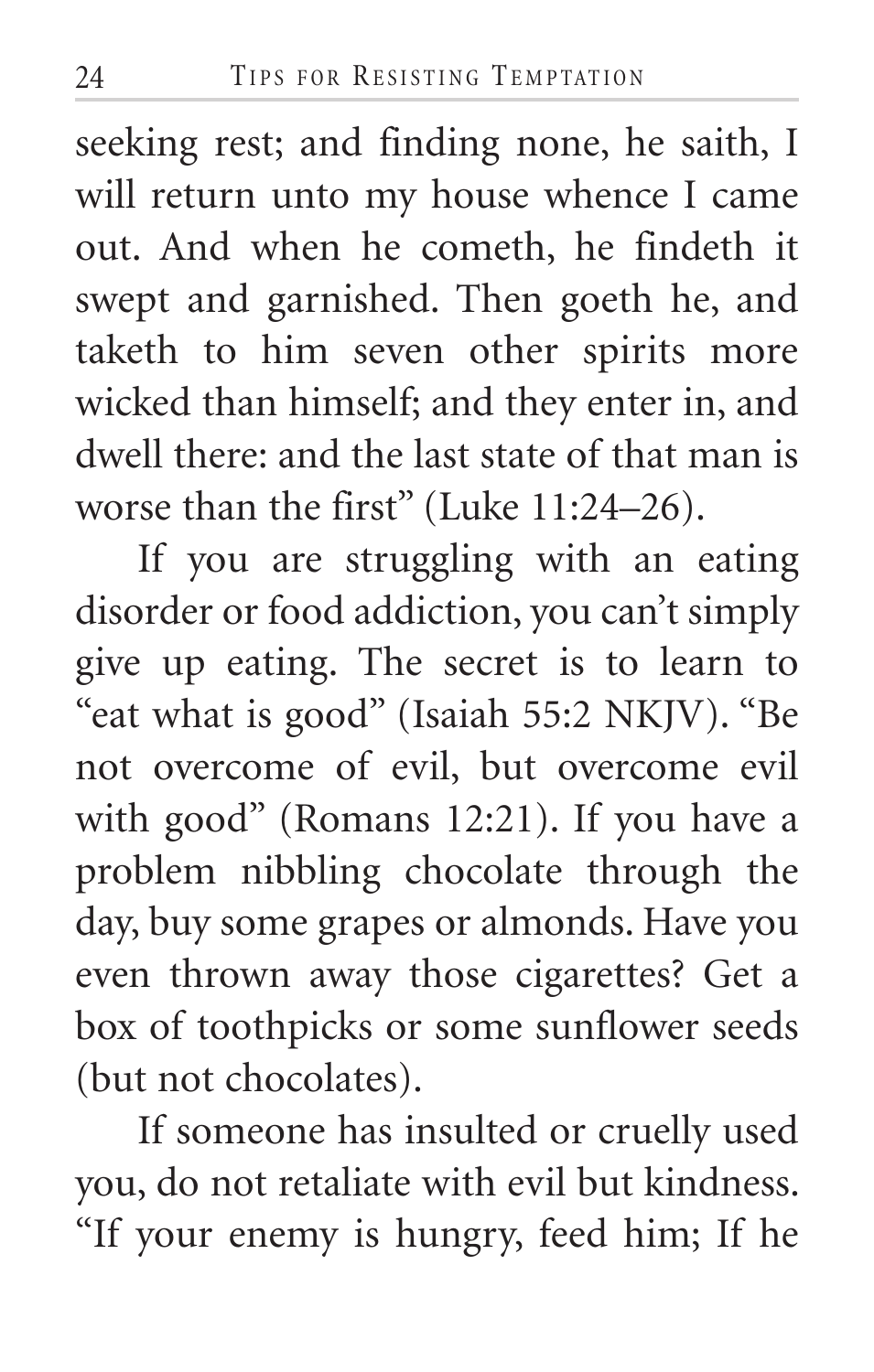is thirsty, give him a drink" (Romans 12:20 NKJV). Overcome evil with good. When a hawk is attacked by kingbirds, it does not make a counterattack, but soars higher and higher in ever widening circles until the tormentors leave it alone.

## **#10 CARE FOR YOUR HEALTH**

Temptation often comes not at our strongest moments, but during our weakest. When we are at the limits of our strength, patience, love, and health, we are tempted to be un-Christian. Beware; Jesus' temptation began *after* 40 days of fasting. He was tired and hungry. When Peter denied Jesus, he was also very tired.

Our ability to resist basic temptations might be greatly influenced by everything from regular exercise, or lack of, to body hormones. Often when we are sick or when our reserves are drained, we react in negative ways. Most marital arguments occur at the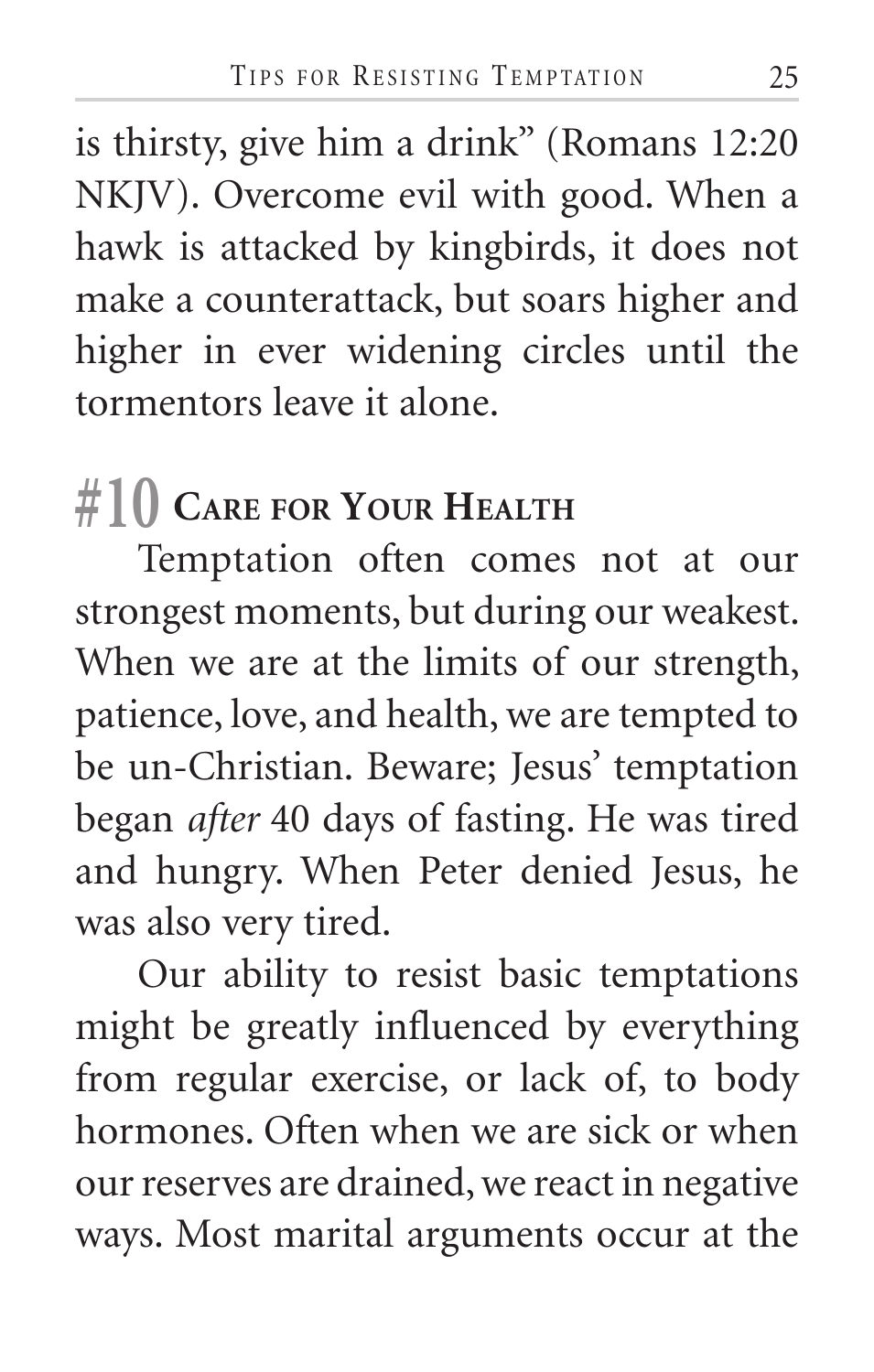end of the day when one or both spouses are tired and hungry. Get enough sleep and eat good food at regular times. One of my favorite authors also advises, "By the indulgence of perverted appetite, man loses his power to resist temptation." Excessive sweets can give you a temporary rush only to be followed by feelings of depression and irritability.

You may not always be able to avoid fatigue or hunger, but if a soldier is passing through a minefield, he is much more careful where he steps. Avoid sensitive discussions or demanding tasks during these volatile times. Jesus said, "The spirit indeed is willing, but the flesh is weak" (Matthew 26:41). But that does not mean we should not try to do everything in our power to improve our health and as a result improve our moral resolve. A good night's rest, a little exercise, and nutritious breakfast can make you feel like you're ready to take on Goliath.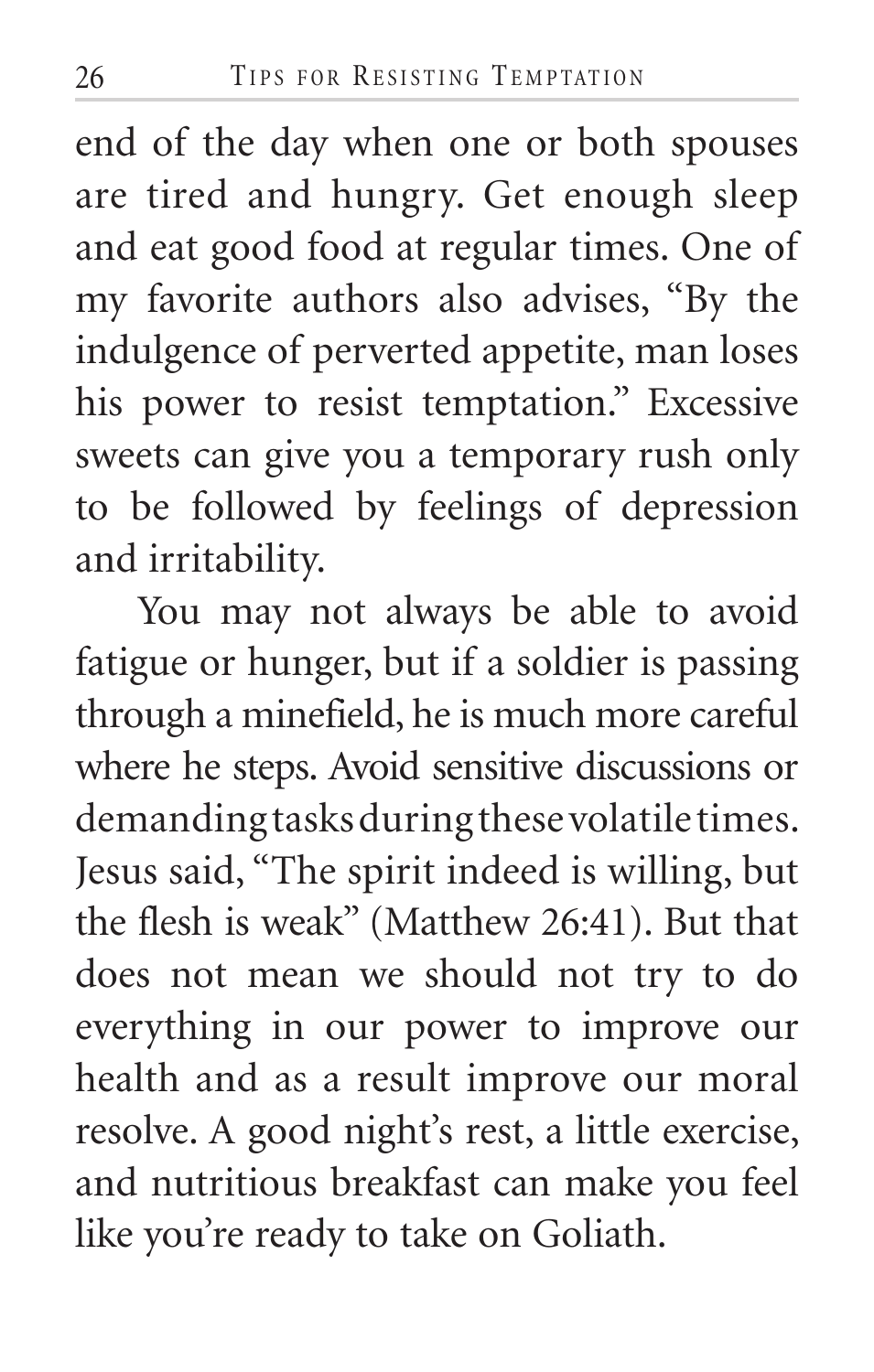#### **#11 RECOGNIZE YOUR ESCAPE**

When boarding a plane, I make a mental note of emergency exit locations. I'm not paranoid, just prudent. For me, the very best means for overcoming temptation is recognizing that God has provided a way of escape for every one of us. Remember this passage: "There hath no temptation taken you but such as is common to man: but God is faithful, who will not suffer you to be tempted above that ye are able; but will with the temptation also make a way to escape, that ye may be able to bear it" (1 Corinthians 10:13). Now that's some very good news. We don't have to rely on our shaky faith; we can rely on God because He is faithful!

Now when you are tempted, you can say, "God is *measuring* what He allows the devil to bring against me, and I'm able to handle it with His grace." You never have to say, "I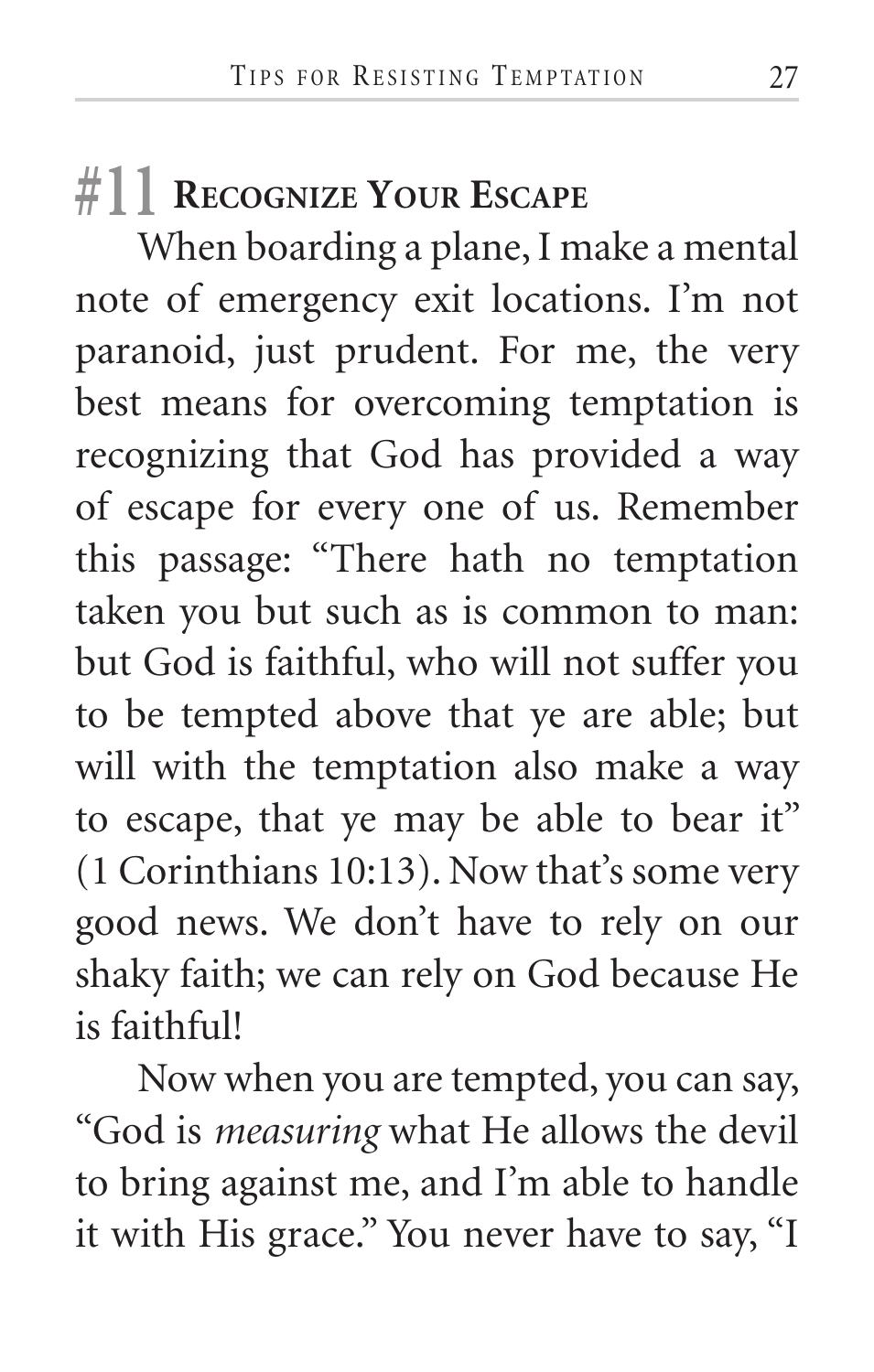can't bear to resist the devil any longer." By saying that, you'd be calling God a liar!

The Egyptians pursued the children of Israel from behind, and as they fled they also found that mountains were on both sides and river lay in front of them. It seemed like a very hopeless situation. But God had promised that He would be faithful, and He provided a way of escape. The Bible is full of stories like these that seemed hopeless, but God was faithful. And He'll use even dramatic rescue attempts to help you. When it looked like there was no food to feed the crowd following Jesus, God was faithful to bring food even out of heaven for the followers.

So every time you think, "I don't see any way out," remember these stories and make up your mind to trust God and watch for His way of escape. Even with the most devilish temptation at your doorstep, say, "I'm going to trust God. I'm going to do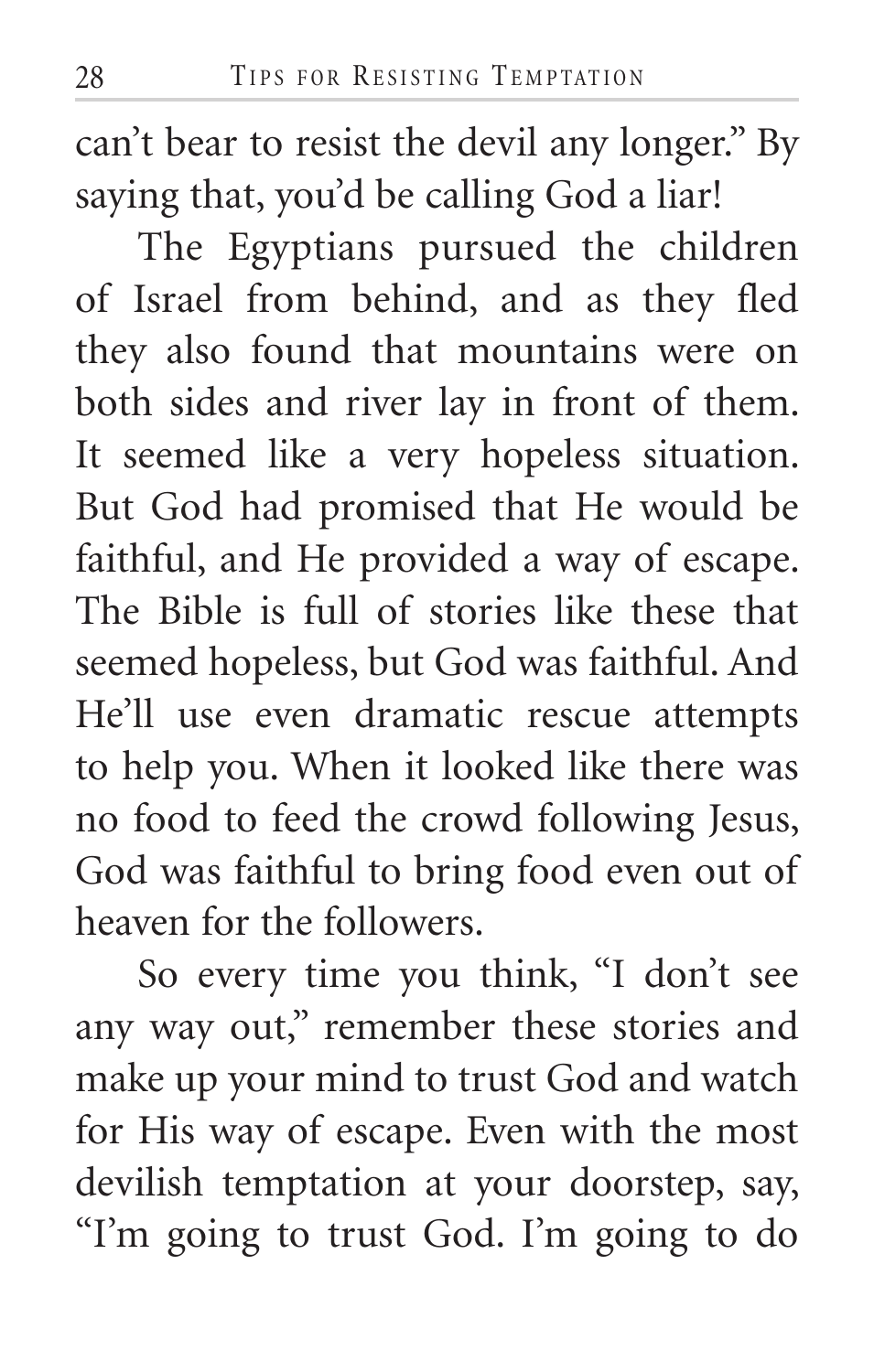the right thing." God will make an escape for you.

# **#12 SURVIVING A FALL**

In 1944 over Germans, Flight Sergeant Alkemade jumped from his blazing bomber and fell headlong 18,000 feet. He survived without a scratch because his fall was broken by snow covered fir trees on a slope.

I've saved for last what I believe to be the most important key to overcoming temptation. You already know that Jesus is able to keep you from falling (Jude 1:24). But if you do fall, don't stay down.

If you are in Christ, you have the greatest power to resist wrong. To abide in Him is to abide in His Spirit. Galatians 5:16 says, "Walk in the Spirit, and ye shall not fulfill the lust of the flesh." Noah, Enoch, and Abraham walked with God. And you can do the same today by getting on your knees and petition for strength. God will send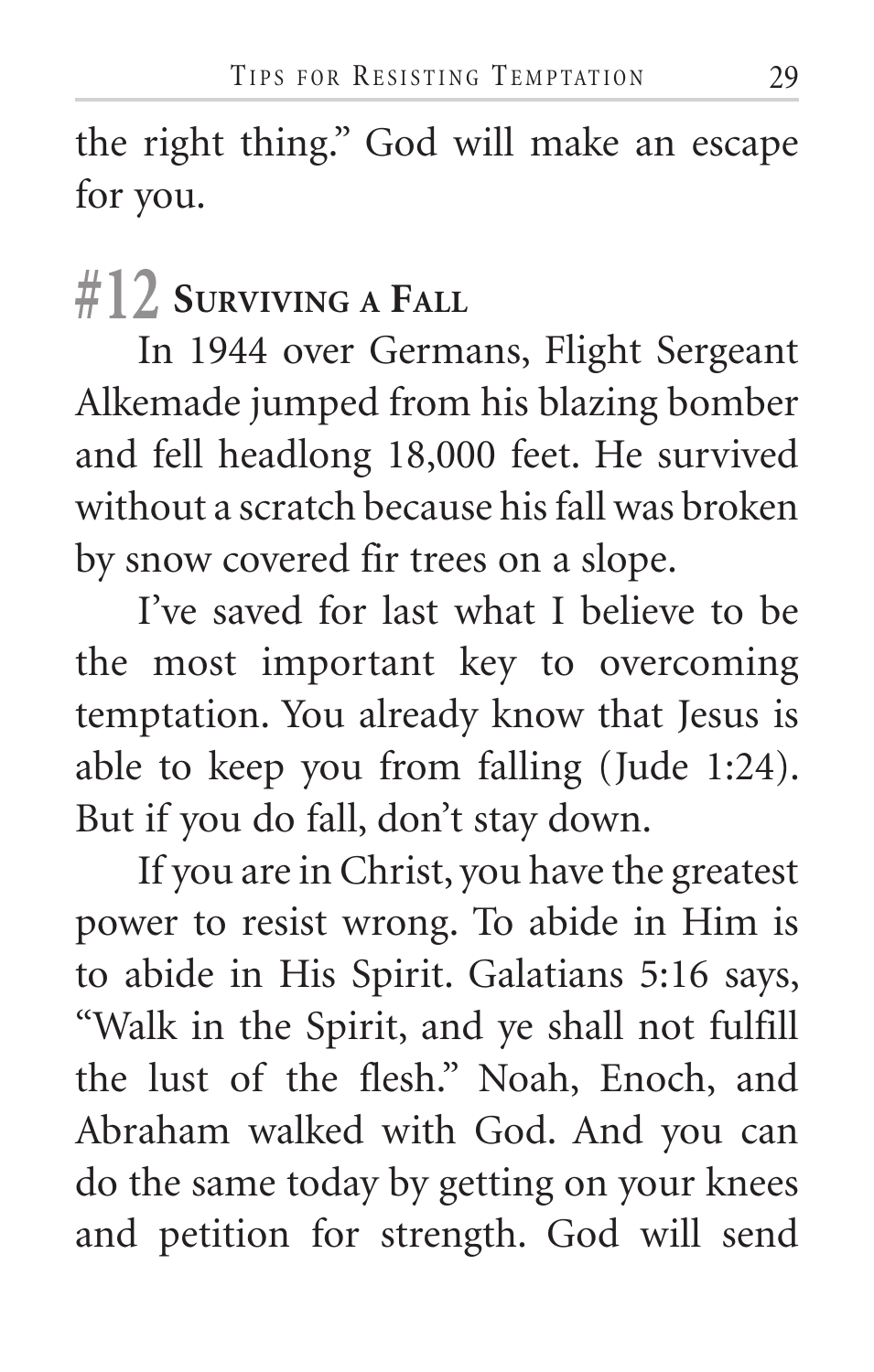every angel in heaven to save you from sin, rather than let a trusting child fall when pleading for His help. But we must choose to follow Jesus, rather than the lies of the devil. God has made us free moral agents, and the devil cannot make us sin.

By God's grace, you and I can resist every temptation through His Spirit. But remember that if you do fall, don't give up. Many people who fall down, stay down. They say, "Oh well. I'm lost now; I may as well surrender to every other temptation." God can help you recover lost territory, and He will save you from future temptations. You might need to spend three days sorrowing and searching just like Joseph and Mary when they lost Jesus, but He will be waiting for you in His Father's house.

The devil may dishearten you with his wicked whisperings saying, "I know you! I tempted you, and you did it! You're no good. You call yourself a Christian, but you're just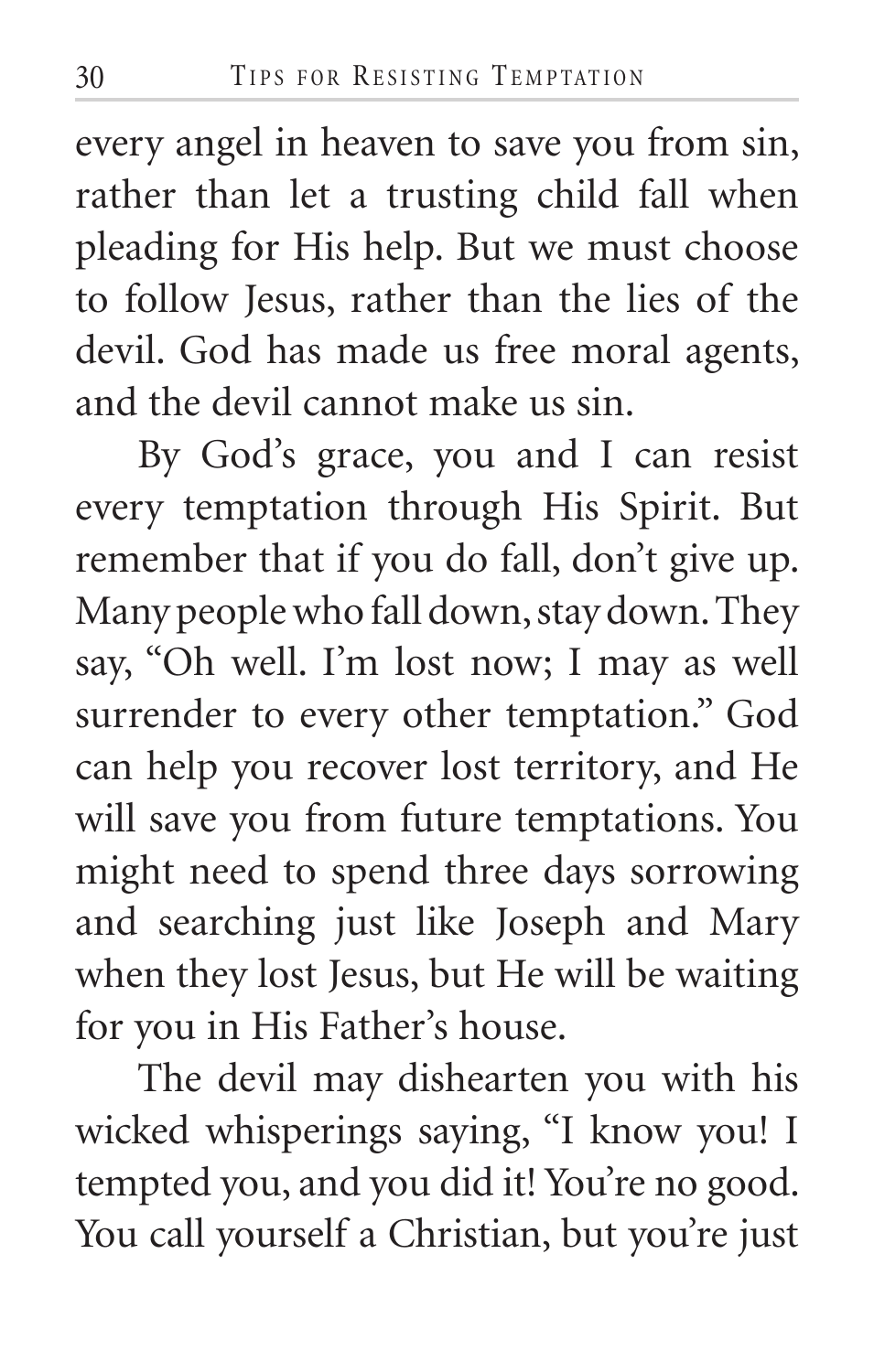a hypocrite. In fact, you aren't even saved!" But I believe the Christian life is progressive. The Bible promises, "My little children, these things write I unto you, that ye sin not. And if any man sins, we have an advocate with the Father, Jesus Christ the righteous" (1 John 2:1). If you sin, and we all do, don't give up. If the devil tricks you, and you fall down, don't stay down. Don't let your past failures be an excuse for future compromise. God can help you overcome everything. You just take it one day and one step at a time.

#### **A SUMMARY – 12 STEPS IN ONE**

Summarizing all these steps is actually very easy. The most precious way to overcome any temptation has to be *because you love God*. You know that sin hurts God, and when tempted you need to say out loud, "I can't do that because I love God."

Erwin W. Lutzer said, "Our response to temptation is an accurate barometer of our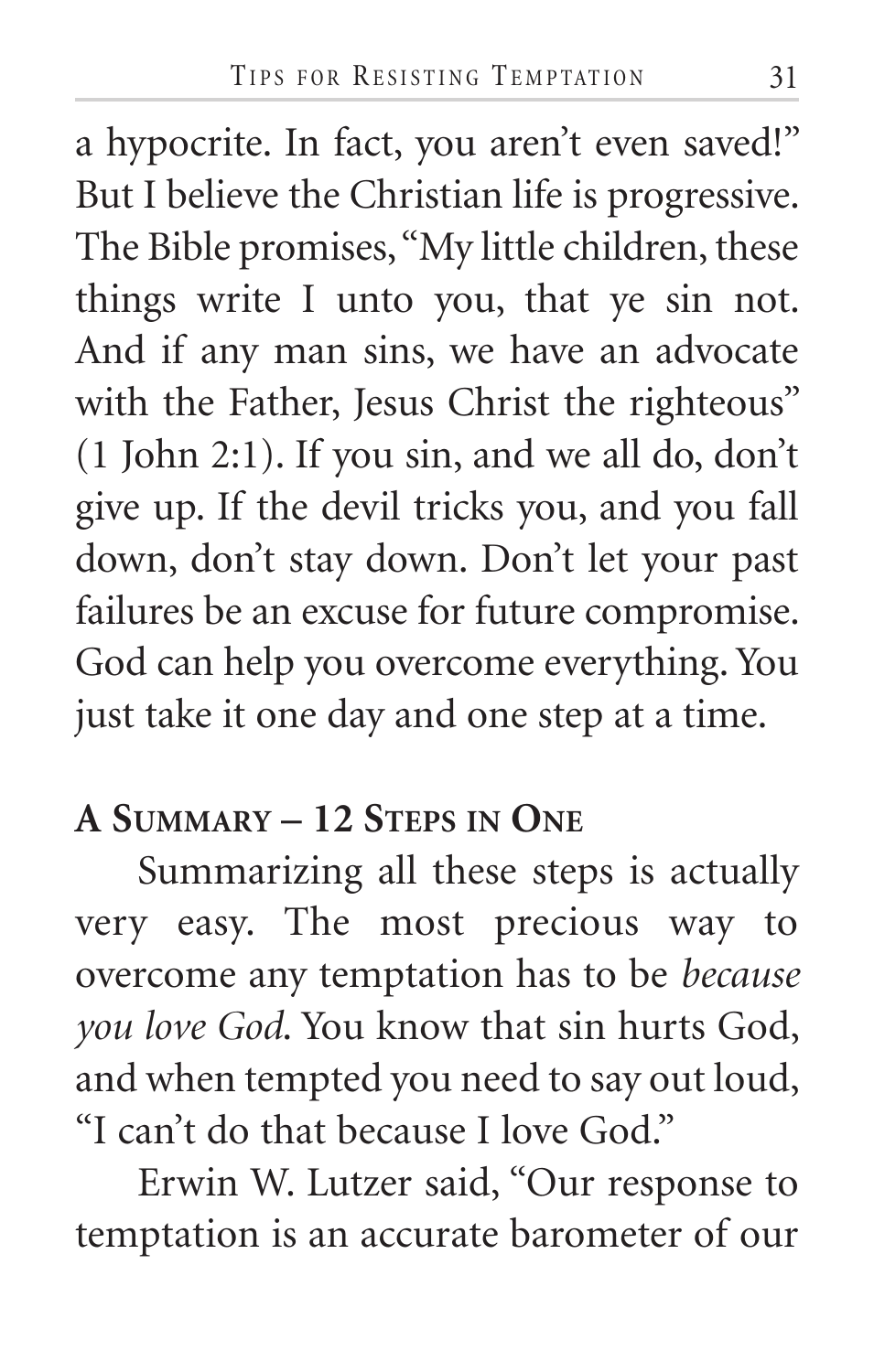love for God." The more you love Jesus, the less the attractions of the devil will hold sway over you. Remember how much Jesus loves you by remembering the cross when you are tempted, and then return that love by resisting the evil before you.

We're all tempted, but the Lord has promised that we can be overcomers through the "exceeding great and precious promises" found in the Scriptures. Jesus will teach us how to overcome. The devil could not make Jesus sin, nor can he make us. Give great thanks to God, who gives us the victory through our Lord Jesus Christ (1 Corinthians 15:57). Ask Him for overcoming power, and joyfully dive into the pages of His Word.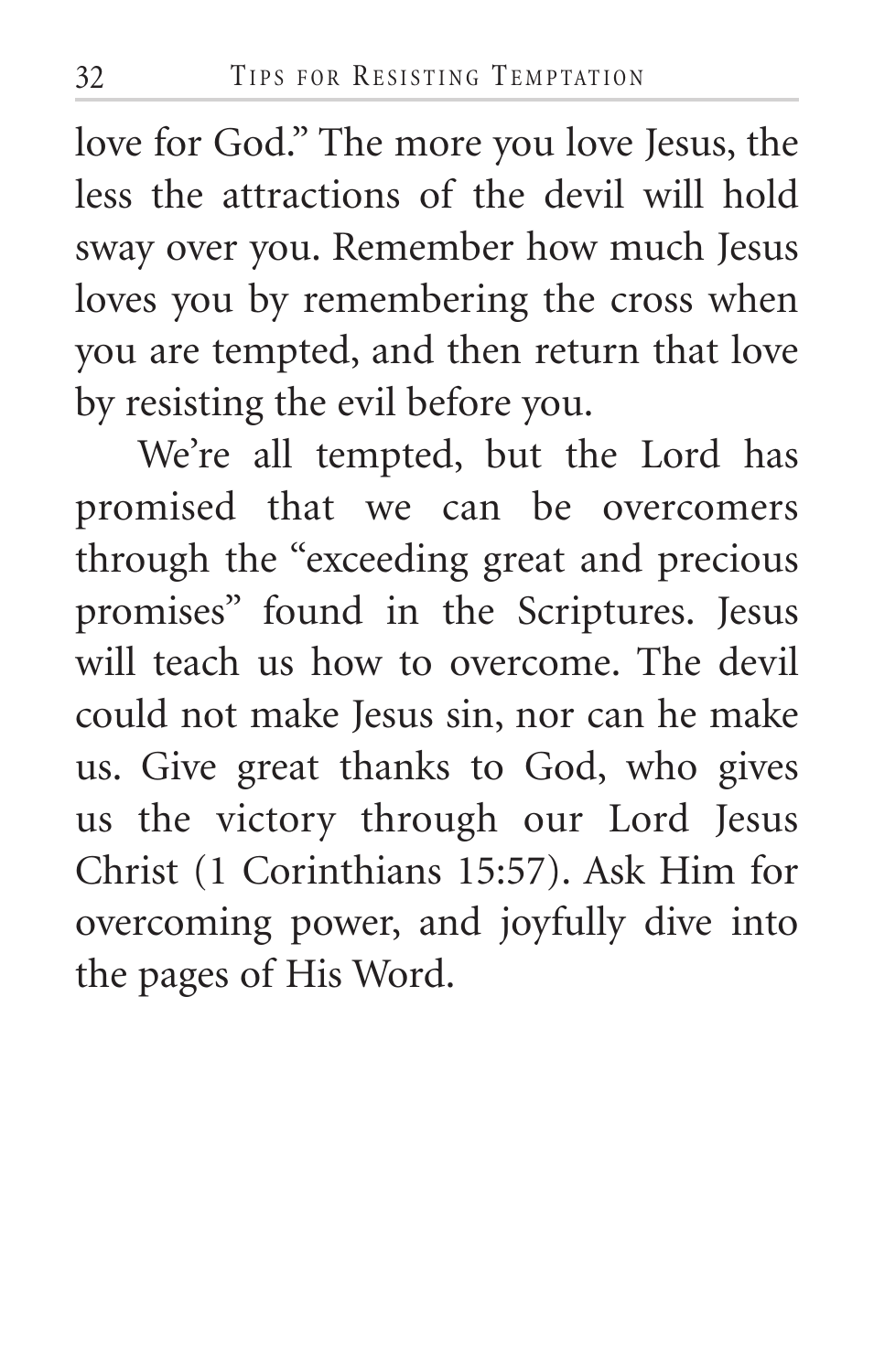

Visit us online at **www.amazingfacts.org** and check out our online catalog filled with other great books, videos, CDs, audiotapes, and more! Or call 800-538-7275.

> Don't miss our FREE online Bible Prophecy course at **www.bibleuniverse.com** Enroll today and *expand your universe!*